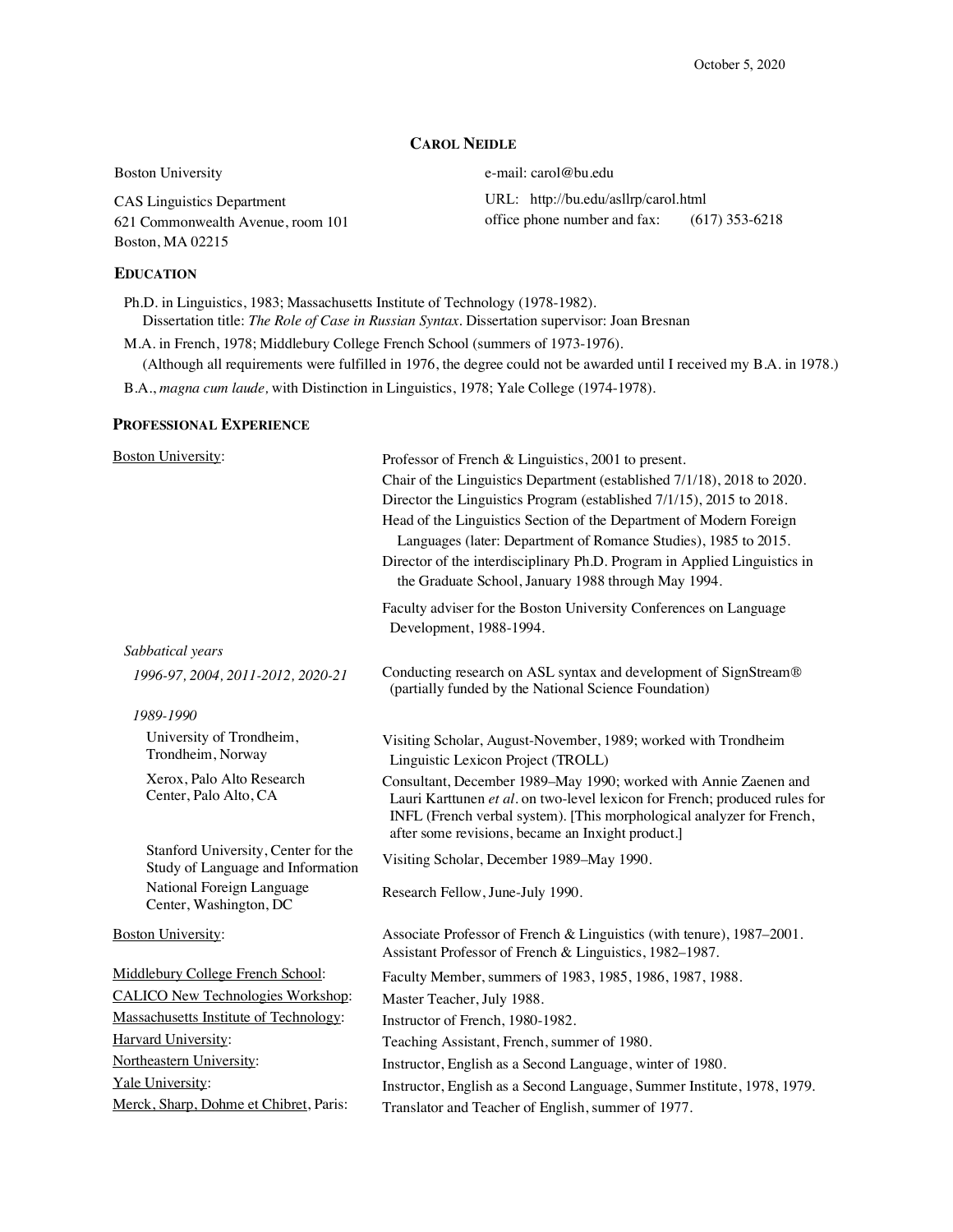## **PUBLICATIONS**

## *Books*

Carol Neidle, Judy Kegl, Dawn MacLaughlin, Benjamin Bahan, and Robert G. Lee [2000] *The Syntax of American Sign Language: Functional Categories and Hierarchical Structure.*  Cambridge, MA: MIT Press. ISBN: 9780262512213.

Carol Neidle [1988] *The Role of Case in Russian Syntax.* Dordrecht: Kluwer. doi:10.1007/978-94-009-2703-2.

Carol Neidle and Rafael A. Núnez Cedeño (eds.) [1987] *Linguistic Studies in Romance Languages.* Dordrecht: Foris Publications. ISBN:978-3-11-084630-0.

### *Journal articles*

- Jingjing Liu, Bo Liu, Shaoting Zhang, Fei Yang, Peng Yang, Dimitris N. Metaxas and Carol Neidle [2014], Non-manual Grammatical Marker Recognition based on Multi-scale Spatio-temporal Analysis of Head Pose and Facial Expressions. *Image and Vision Computing: Best of Automatic Face and Gesture Recognition 2013. Volume 32, Issue 10*, October 2014, Pages 671–681. doi:10.1016/j.imavis.2014.02.009.
- Gabriel Tsechpenakis, Dimitris Metaxas, and Carol Neidle [2006] Learning-based Dynamic Coupling of Discrete and Continuous Trackers. *Computer Vision and Image Understanding 104* (2-3), 140-156, Nov/Dec 2006. doi: 10.1016/j.cviu.2006.07.009.
- Carol Neidle [2003] Language across modalities: ASL focus and question constructions. *Linguistic Variation Yearbook 2,* 69-96. doi: 10.1075/livy.2.05nei.
- Fran Conlin, Paul Hagstrom, and Carol Neidle [2003] A particle of indefiniteness in American Sign Language. *Linguistic Discovery 2*. http://journals.dartmouth.edu/cgi-bin/WebObjects/Journals.woa/1/xmlpage/1/article/142/. doi: 10.1349/PS1.1537-0852.A.142.
- Carol Neidle [2002] SignStream™: A Database Tool for Research on Visual-Gestural Language. *Sign Language & Linguistics 4:*1/2, 203-214. doi:10.1075/sll.4.12.14nei.
- Carol Neidle, Stan Sclaroff, and Vassilis Athitsos [2002] SignStream™ : A Tool for Linguistic and Computer Vision Research on Visual-Gestural Language Data. *Behavior Research Methods, Instruments, and Computers. 33:*3, 311–320. [Journal discontinued in 2004. Continued by Behavior Research Methods (1554-351X).]
- Dawn MacLaughlin, Carol Neidle, Benjamin Bahan, and Robert G. Lee [2000] Morphological Inflections and Syntactic Representations of Person and Number in ASL. In M. Blondel and L. Tuller (eds.), *Recherches linguistiques de Vincennes 29 : Langage et surdité,* 73-100. http://rlv.revues.org/1199. doi: 10.4000/rlv.1199.
- Benjamin Bahan, Judy Kegl, Robert G. Lee, Dawn MacLaughlin, and Carol Neidle [2000] The Licensing of Null Arguments in American Sign Language. *Linguistic Inquiry 31:*1, 1-27. doi:10.1162/002438900554271.
- Carol Neidle, Dawn MacLaughlin, Robert G. Lee, Benjamin Bahan, and Judy Kegl [1998] The Rightward Analysis of Wh–movement in ASL: A Reply to Petronio and Lillo-Martin 1997. *Language 74:*4, 819-831. doi:10.2307/417004.
- Carol Neidle, Benjamin Bahan, Dawn MacLaughlin, Robert G. Lee, and Judy Kegl [1998] Realizations of Syntactic Agreement in American Sign Language: Similarities between the Clause and the Noun Phrase. *Studia Linguistica 52:*3, 191-226. doi: 10.1111/1467-9582.00034.
- Carol Neidle and Dawn MacLaughlin [1998] SignStream™ : A Tool for Linguistic Research on Signed Languages. *Sign Language & Linguistics 1:*1, 111-114. doi: 10.1075/sll.1.1.14nei.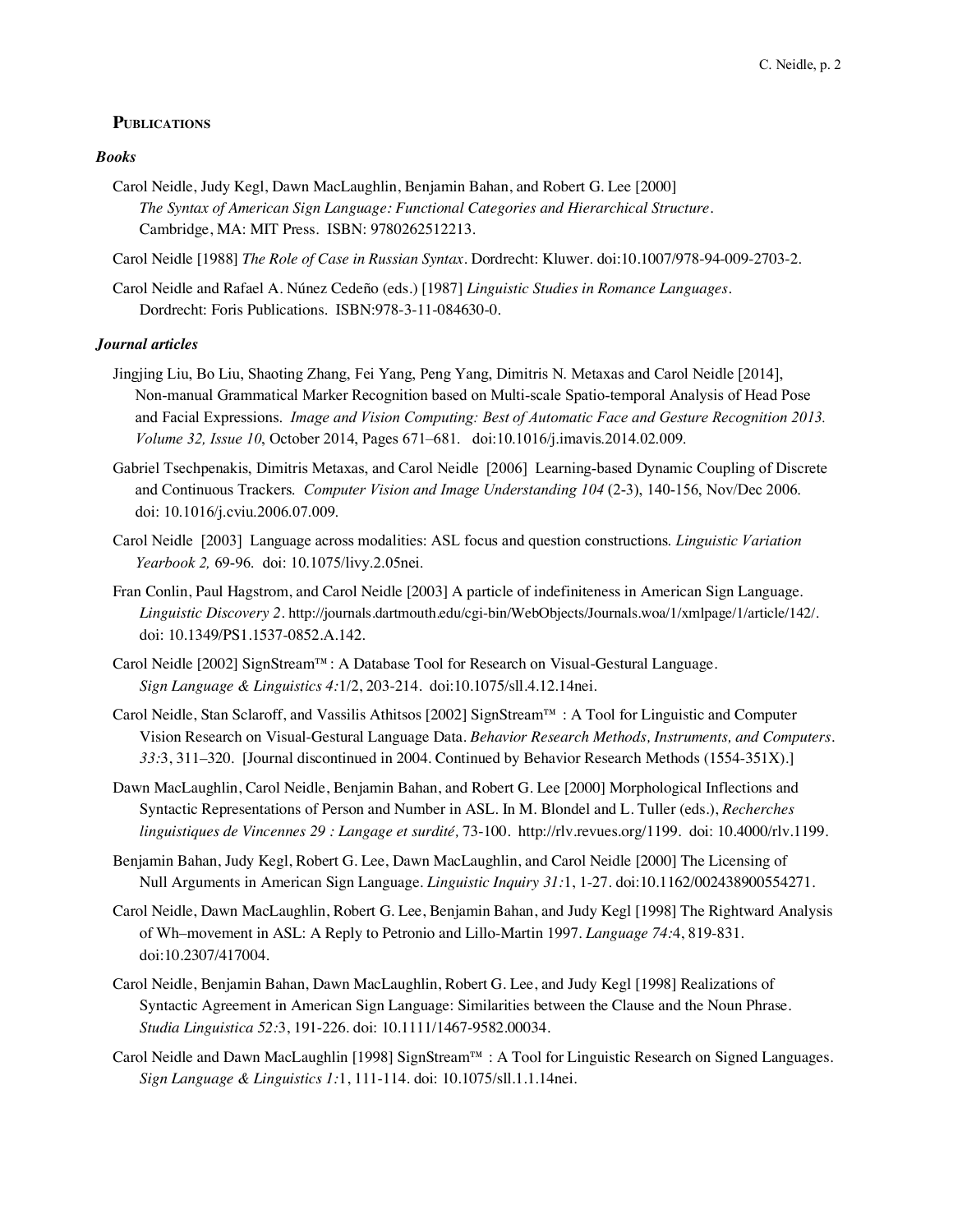- Judy Kegl, Carol Neidle, Dawn MacLaughlin, Jack Hoza, and Benjamin Bahan [1996] The Case for Grammar, Order and Position in ASL: A Reply to Bouchard and Dubuisson. *Sign Language Studies 90,* 1996, 1-23. doi:19.1353/sls.1996.0017.
- James Shepard-Kegl, Carol Neidle, and Judy Kegl [1995] Legal Ramifications of an Incorrect Analysis of Tense in ASL. In *Journal of Interpretation 7:*1*,* 53-71.
- Debra Aarons, Benjamin Bahan, Judy Kegl, and Carol Neidle [1992] Clausal Structure and a Tier for Grammatical Marking in American Sign Language. *Nordic Journal of Linguistics, 15:*2,103-142. doi: 10.1017/S0332586500002560.

### *Book chapters*

- Carol Neidle and Joan Cottle Poole Nash [2015] American Sign Language. In Julie Bakken Jepsen, Goedele De Clerck, Sam Lutalo-Kiingi, and William B. McGregor (eds.), *The World's Sign Languages.* Mouton DeGruyter, 31-70. doi:10.1515/9781614518174-007.
- Carol Neidle and Joan Nash [2012] Noun Phrase. In Roland Pfau, Markus Steinbach, and Bencie Woll (eds.), *Sign Language: An International Handbook* (in the *Handbooks of Linguistics and Communication Science* series). Berlin/New York: Mouton de Gruyter. doi:0.1515/9783110261325.265.
- Sandro Zucchi, Carol Neidle, Carlo Geraci, Quinn Duffy, and Carlo Cecchetto [2010] Functional Markers in Sign Languages. In Diane Brentari (ed.), *Sign Languages: A Cambridge Language Survey*. Cambridge, UK: Cambridge University Press. doi: 10.1017/CBO9780511712203.011.
- Carol Neidle [2009] Now we see it, now we don't: Agreement puzzles in ASL. In Linda Uyechi and Lian Hee Wee (eds.), *Reality Exploration and Discovery: Pattern Interaction in Language & Life. Stanford, CA*: CSLI Publications.
- Carol Neidle and Robert G. Lee [2008] WELL, "WHAT" is it? Discovery of a new particle in ASL. In Kristin Lindgren, Doreen DeLuca, and Donna Jo Napoli (eds.), *Signs and Voices*. Washington, DC: Gallaudet University Press. 100-116.
- Gabriel Tsechpenakis, Dimitris Metaxas, and Carol Neidle [2008] Combining Discrete and Continuous 3D Trackers. In Bodo Rosenhahn, Reinhard Klette, and Dimitris Metaxas (eds.), *Understanding, Modeling, Capture and Animation Series: Computational Imaging and Vision, Vol. 36, 133-158.* doi:10.1007/978-1-4020-6693-1\_6.
- Carol Neidle [2007] Interplay between manual and non-manual expressions in American Sign Language (ASL). In Annie Zaenen, Jane Simpson, Tracy Holloway King, Jane Grimshaw, Joan Maling, and Chris Manning (eds.), *Architectures, Rules, and Preferences: Variations on Themes of Joan Bresnan*. Stanford, CA: CSLI Publications, 127-138.
- Carol Neidle and Robert G. Lee [2006] Syntactic Agreement across Language Modalities: American Sign Language. In João Costa and Maria Cristina Figueiredo Silva (eds.), *Studies on Agreement.* John Benjamins, 203-222. doi:10.1075/la.86.10nei.
- Carol Neidle and Dawn MacLaughlin [2002] The Distribution of Functional Projections in ASL: Evidence from Overt Expressions of Syntactic Features. In G. Cinque (ed.), *Functional Structure in the DP and IP: The Cartography of Syntactic Structures, Vol. 1,* Oxford University Press, 195-224.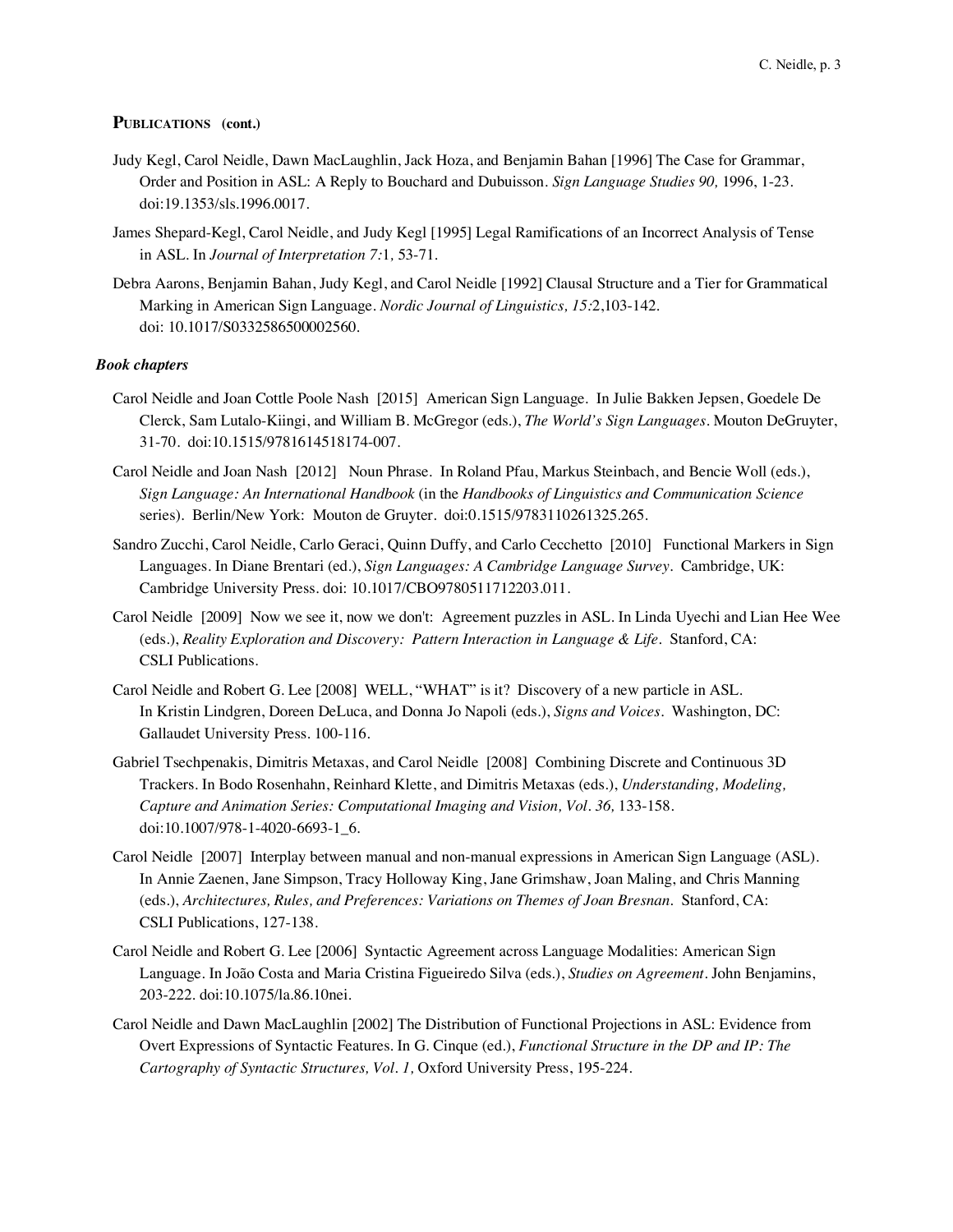- Carol Neidle, Judy Kegl, Benjamin Bahan, Debra Aarons, and Dawn MacLaughlin [1997] Rightward Wh–Movement in American Sign Language. In Dorothee Beerman, David LeBlanc, and Henk van Riemsdijk (eds.), *Rightward Movement. A*msterdam: John Benjamins, 247-278.
- Debra Aarons, Benjamin Bahan, Judy Kegl, and Carol Neidle [1995] Lexical Tense Markers in American Sign Language. In Karen Emmorey and Judy Reilly (eds.), *Language, Gesture, and Space.* Hillsdale, NJ: Lawrence Erlbaum, 225-253.
- Debra Aarons, Benjamin Bahan, Judy Kegl, and Carol Neidle [1994] Subjects and Agreement in American Sign Language. In Inger Ahlgren, Brita Bergman, and Mary Brennan (eds.), *Perspectives on Sign Language Structure.* Durham, England: International Sign Linguistics Association, 13-28.
- Carol Neidle [1982] Case Agreement in Russian. Chapter 6 in Joan Bresnan (ed.), *The Mental Representation of Grammatical Relations.* Cambridge: MIT Press, 391-426.

### *Conference proceedings*

- Dimitris Metaxas, Mark Dilsizian, and Carol Neidle [2018] Linguistically-driven Framework for Computationally Efficient and Scalable Sign Recognition. *LREC 2018,* Miyazaki, Japan, May 2018. *BU Open Access*: https://open.bu.edu/handle/2144/30048
- Carol Neidle, Augustine Opoku, Gregory Dimitriadis, and Dimitris Metaxas [2018] NEW Shared & Interconnected ASL Resources: SignStream® 3 Software; DAI 2 for Web Access to Linguistically Annotated Video Corpora; and a Sign Bank. *Eighth Workshop on the Representation and Processing of Sign Languages: Involving the Language Community. LREC 2018,* Miyazaki, Japan, May 12, 2018. *BU Open Access*: https://open.bu.edu/handle/2144/30047
- Dimitris Metaxas, Mark Dilsizian, and Carol Neidle, Scalable ASL Sign Recognition using Model-based Machine Learning and Linguistically Annotated Corpora [2018] Eighth Workshop on the Representation and Processing of Sign Languages: Involving the Language Community. LREC 2018, Miyazaki, Japan, May 12, 2018. *BU Open Access*: https://open.bu.edu/handle/2144/30049
- Polina Yanovich, Carol Neidle, and Dimitris Metaxas [2016] Detection of Major ASL Sign Types in Continuous Signing for ASL Recognition. *LREC (Language Resources and Evaluation Conference) 2016,* May 23-38, 2016. Portorož, Slovenia, pp. 3067-3073. *BU Open Access*: https://hdl.handle.net/2144/27492 .
- Hernisa Kacorri, Ali Raza Syed, Matt Huenerfauth, and Carol Neidle [2016] Centroid-Based Exemplar Selection of ASL Non-Manual Expressions using Multidimensional Dynamic Time Warping and MPEG4 Features. *7th Workshop on the Representation and Processing of Sign Languages: Corpus Mining, LREC 2016*, Portorož (Slovenia), May 28, 2016, pp. 105-110. *BU Open Access*: https://hdl.handle.net/2144/27493 .
- Mark Dilsizian, Zhiqiang Tang, Dimitris Metaxas, Matt Huenerfauth, and Carol Neidle [2016] The Importance of 3D Motion Trajectories for Computer-based Sign Recognition. *7th Workshop on the Representation and Processing of Sign Languages: Corpus Mining, LREC 2016*, Portorož (Slovenia), May 28, 2016, pp. 53-58. *BU Open Access*: https://open.bu.edu/handle/2144/27494
- Carol Neidle, Jingjing Liu, Bo Liu, Xi Peng, Christian Vogler, and Dimitris Metaxas [2014] Computer-based tracking, analysis, and visualization of linguistically significant non-manual events in American Sign Language (ASL). *Sixth Workshop on the Representation of Signed Languages : Beyond the Manual Channel. Proceedings of the LREC (Language Resources and Evaluation Conference) 2014,* Reykjavik, Iceland, May 31, 2014.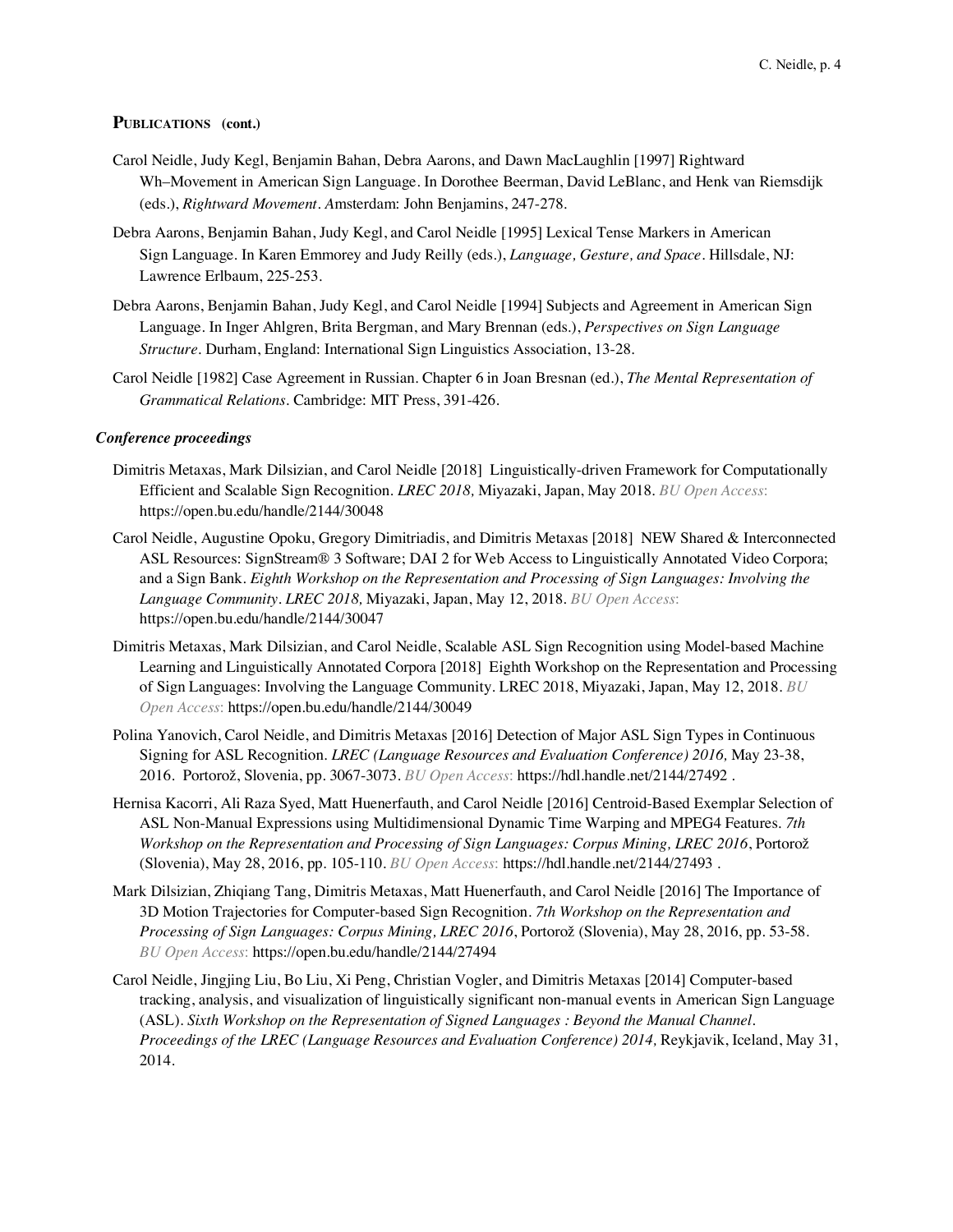- Bo Liu, Jingjing Liu, Dimitris Metaxas and Carol Neidle [2014] 3D Face Tracking and Multi-Scale, Spatio-temporal Analysis of Linguistically Significant Facial Expressions and Head Positions in ASL. *LREC (Language Resources and Evaluation Conference) 2014,* Reykjavik, Iceland, May 28-30, 2014.
- Mark Dilsizian, Polina Yanovich, Shu Wang, Carol Neidle and Dimitris Metaxas [2014] New Framework for Sign Recognition based on 3D Handshape Identification and Linguistic Modeling. *LREC (Language Resources and Evaluation Conference) 2014,* Reykjavik, Iceland, May 28-30, 2014.
- Jingjing Liu, Bo Liu, Shaoting Zhang, Fei Yang, Peng Yang, Dimitris N. Metaxas, and Carol Neidle [2013] Recognizing Eyebrow and periodic Head Gestures Using CRFs for Non-Manual Marker Detection in ASL. *Proceedings of the 10th IEEE International Conference on Automatic Face and Gesture Recognition,* Shanghai, China, April 2013. [Best of *Face & Gesture* Award, given for 13 out of ~300 papers.]
- Ashwin Thangali, Joan P. Nash, Stan Sclaroff, and Carol Neidle [2013] Exploiting Phonological Constraints for Handshape Inference in ASL Video. *2013 IEEE Conference on Computer Vision and Pattern Recognition (2011),* pp. 521-528, 2011, doi:10.1109/CVPR.2011.5995718. *BU Open Access*: https://open.bu.edu/handle/2144/11370
- Carol Neidle and Christian Vogler [2012] A New Web Interface to Facilitate Access to Corpora: Development of the ASLLRP Data Access Interface*. Proceedings of the 5th Workshop on the Representation and Processing of Sign Languages: Interactions between Corpus and Lexicon*. LREC 2012, Istanbul, Turkey, May 2012. *BU Open Access*: https://hdl.handle.net/2144/31886.
- Carol Neidle, Ashwin Thangali, and Stan Sclaroff [2012] Challenges in the Development of the American Sign Language Lexicon Video Dataset (ASLLVD) Corpus*. Proceedings of the 5th Workshop on the Representation and Processing of Sign Languages: Interactions between Corpus and Lexicon.* LREC 2012, Istanbul, Turkey, May 2012.
- Dimitris Metaxas, Bo Liu, Fei Yang, Peng Yang, Nicholas Michael, and Carol Neidle [2012] Recognition of Nonmanual Markers in American Sign Language (ASL) Using Non-Parametric Adaptive 2D-3D Face Tracking. *Proceedings of LREC 2012*. Istanbul, Turkey, May 2012. *BU Open Access*: https://hdl.handle.net/2144/31898 .
- Zoya Gavrilov, Stan Sclaroff, Carol Neidle, and Sven Dickinson [2012] Detecting Reduplication in Videos of American Sign Language. *Proceedings of LREC 2012.* Istanbul, Turkey, May 2012.
- Nicholas Michael, Peng Yang, Qinqshan Liu, Dimitris Metaxas, and Carol Neidle [2011] A Framework for the Recognition of Nonmanual Markers in Segmented Sequences of American Sign Language, *British Machine Vision Conference* 2011, Dundee, Scotland, August 31, 2011.
- Haijing Wang, Alexandra Stefan, Sajjad Moradi, Vassilis Athitsos, Carol Neidle, and Farhad Kamangar [2010] A System for Large Vocabulary Sign Search. *Proceedings of the International Workshop on Sign, Gesture, and Activity (SGA) 2010,* in conjunction with ECCV 2010. September 2010. Hersonissos, Heraklion, Crete, Greece.
- Vassilis Athitsos, Carol Neidle, Stan Sclaroff, Joan Nash, Alexandra Stefan, Ashwin Thangali, Haijing Wang, and Quan Yuan [2010] Large Lexicon Project: American Sign Language Video Corpus and Sign Language Indexing/Retrieval Algorithms. *Proceedings of the 4th Workshop on the Representation and Processing of Sign Languages: Corpora and Sign Language Technologies.* LREC, Malta, May 2010.
- Nicholas Michael, Carol Neidle, and Dimitris Metaxas [2010] Computer-based recognition of facial expressions in ASL: from face tracking to linguistic interpretation." *Proceedings of the 4th Workshop on the Representation and Processing of Sign Languages: Corpora and Sign Language Technologies.* LREC, Malta, May 2010.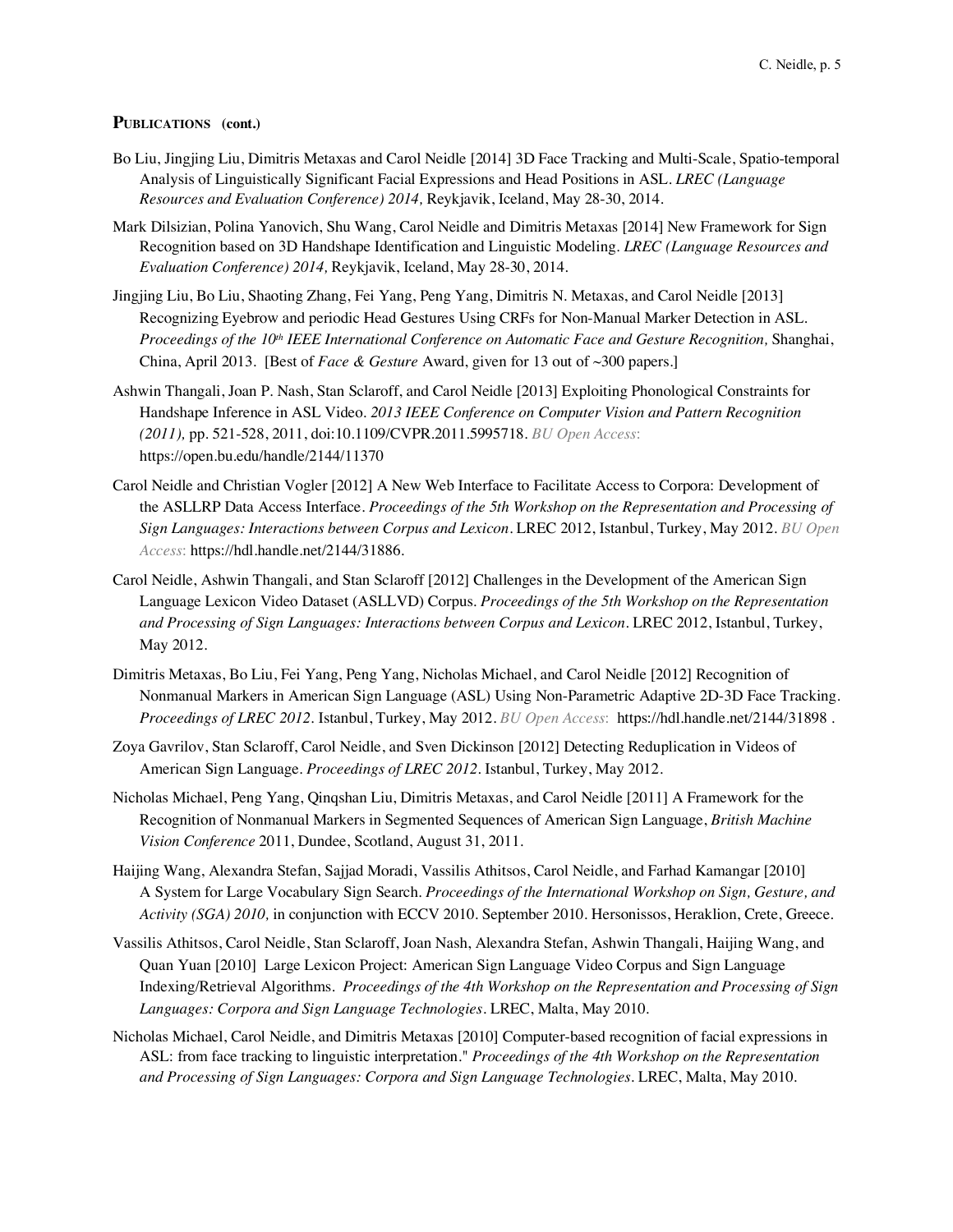- Nicholas Michael, Dimitris Metaxas, and Carol Neidle [2009] Spatial and Temporal Pyramids for Grammatical Expression Recognition of American Sign Language*. 11th ACM Conference on Computers and Accessibility,* Pittsburgh, PA, October 2009.
- Carol Neidle, Nicholas Michael, Joan Nash, and Dimitris Metaxas [2009] A Method for Recognition of Grammatically Significant Head Movements and Facial Expressions, Developed Through Use of a Linguistically Annotated Video Corpus. *ESSLLI 2009 (21st European Summer School in Logic, Language and Information) Workshop on Formal Approaches to Sign Languages,* Bordeaux, France, July 2009.
- Vassilis Athitsos, Carol Neidle, Stan Sclaroff, Joan Nash, Alexandra Stefan, Quan Yuan, and Ashwin Thangali [2008] The ASL lexicon video dataset*. IEEE Workshop on CVPR for Human Communicative Behavior Analysis.* June 2008.
- Philippe Dreuw, Carol Neidle, Vassilis Athitsos, Stan Sclaroff, and Hermann Ney [2008] Benchmark Databases for Video-Based Automatic Sign Language Recognition. *The Sixth International Conference on Language Resources and Evaluation (LREC).* Morocco. May 2008.
- Gabriel Tsechpenakis, Dimitris Metaxas, Olympia Hadjiliadis, and Carol Neidle [2006] Robust Online Changepoint Detection in Video Sequences. *2nd IEEE Workshop on Vision for Human Computer Interaction (V4HCI), in conjunction with IEEE Conference on Computer Vision and Pattern Recognition (CVPR'06), New York, NY,*  June 2006.
- Thomas Castelli, Margrit Betke, and Carol Neidle [2006] Facial feature tracking and occlusion recovery in American Sign Language. In A. Fred and A. Lourenço (eds.), *Pattern Recognition in Information Systems: Proceedings of the 6th International Workshop on Pattern Recognition in Information Systems - PRIS 2006, Paphos, Cyprus, May 2006,* 81-90. INSTICC Press.
- Weijun He, Xiaolei Huang, Gabriel Tsechpenakis, Dimitris Metaxas, and Carol Neidle [2005] Discovery of Informative Unlabeled Data for Improved Learning. In the Modeling People and Human Interaction Workshop of *ICCV 2005: the Tenth IEEE International Conference on Computer Vision* (Beijing, China).
- Gabriel Tsechpenakis, Dimitris Metaxas, and Carol Neidle [2005] Learning-based dynamic coupling of discrete and continuous trackers. In the Modeling People and Human Interaction Workshop of *ICCV 2005: the Tenth IEEE International Conference on Computer Vision* (Beijing, China).
- Benjamin Bahan, Judy Kegl, Dawn MacLaughlin, and Carol Neidle [1995] Convergent Evidence for the Structure of Determiner Phrases in American Sign Language. In L. Gabriele, D. Hardison and R. Westmoreland (eds.), *FLSM VI, Proceedings of the Sixth Annual Meeting of the Formal Linguistics Society of Mid-America, Volume Two*. Bloomington, IN: Indiana U. Linguistics Club Publications, 1-12.

### *Encyclopedia articles*

- Carol Neidle [2016] Syntax. In Genie Gertz and Patrick Boudreault, eds., *The SAGE Deaf Studies Encyclopedia.* SAGE Publications. 650-656. https://open.bu.edu/handle/2144/27497
- Carol Neidle and Robert G. Lee [2004] Language, Gestural. *Encyclopedia of Neuroscience,* third edition. Oxford: Elsevier.
- Carol Neidle [1996] Lexical Functional Grammar. In K. Brown and J. Miller (eds.), *Concise Encyclopedia of Syntactic Theories.* Oxford: Elsevier, 223-231.
- Carol Neidle [1994] Lexical Functional Grammar. *The Encyclopedia of Language and Linguistics.*  New York: Pergamon Press [1994] 2147-2153; also available in electronic format from http:/clwww.essex.ac.uk/LFG/Retrieval.html.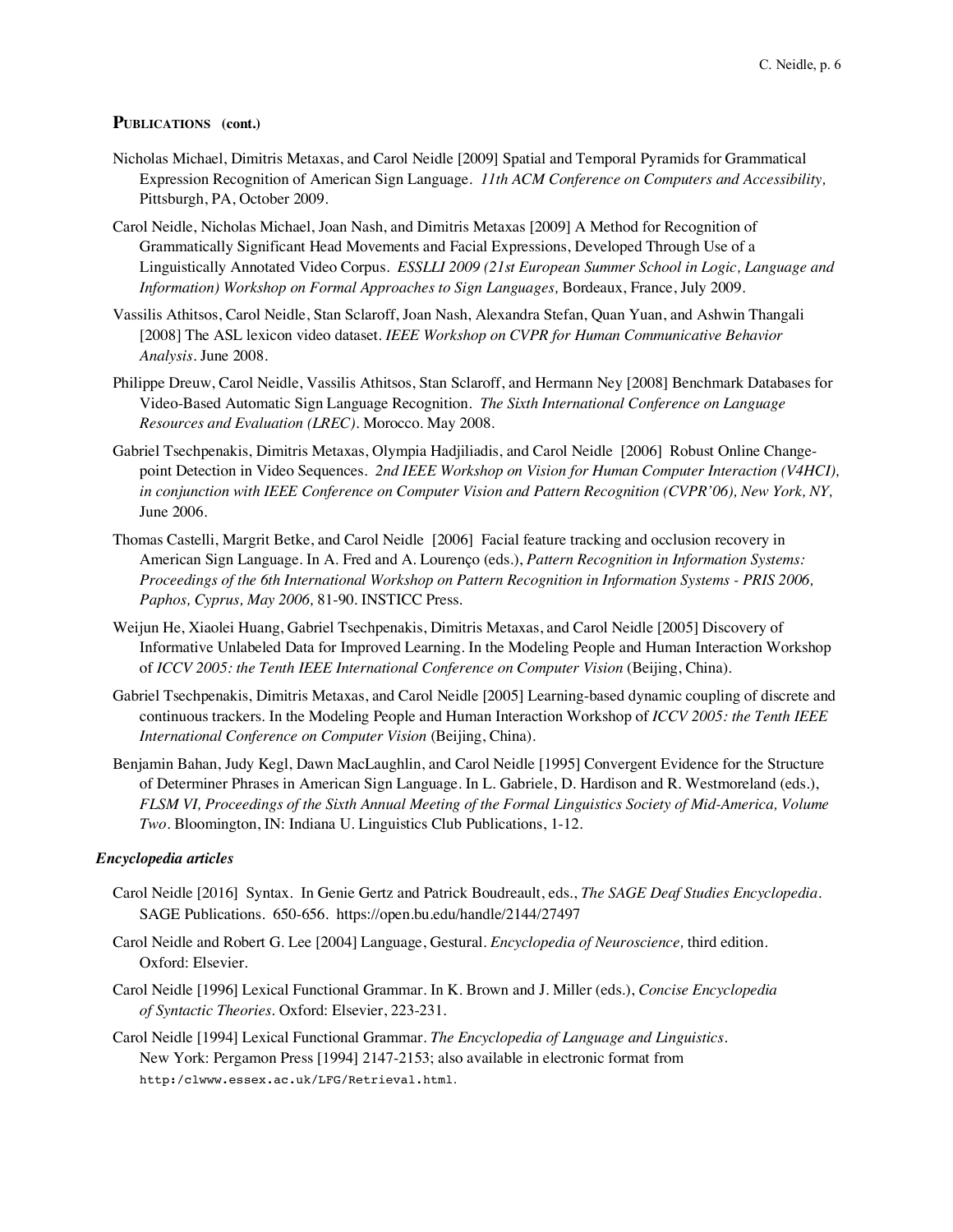## *Other*

- Carol Neidle [1996] Modeling Grammatical Categories. In O. Yokoyama and E. Klenin (eds.), *Selected Essays of Catherine V. Chvany.* Columbus, Ohio: Slavica Publishers, 171-174.
- Dawn MacLaughlin and Carol Neidle [1992] Review of Elizabeth Pearce's *Parameters in Old French Syntax Infinitival Complements, French Review 65:* 6, 1992, 1084-1085.

### *Technical reports*

- Carol Neidle and Augustine Opoku [2020] A User's Guide to the American Sign Language Linguistic Research Project (ASLLRP) Data Access Interface (DAI) 2 — Version 2. *American Sign Language Linguistic Research Project Report No. 18,* Boston University, Boston, MA.
- Carol Neidle [2020] What's New in SignStream® 3.3.0? *American Sign Language Linguistic Research Project Report No. 17,* Boston University, Boston, MA.
- Carol Neidle [2018] What's New in SignStream® 3.1.0? *American Sign Language Linguistic Research Project Report No. 16,* Boston University, Boston, MA. (8 pages)
- Carol Neidle [2017] A User's Guide to SignStream® 3. *American Sign Language Linguistic Research Project Report No. 15,* Boston University, Boston, MA. (111 pages)
- Carol Neidle [2007] SignStream™ Annotation: Addendum to Conventions used for the American Sign Language Linguistic Research Project. *American Sign Language Linguistic Research Project Report No. 13,* Boston University, Boston, MA.
- Thomas Castelli, Margrit Betke, Carol Neidle [2005] Facial Feature Tracking and Occlusion Recovery in American Sign Language. *Boston University Computer Science Technical Report No. 2005-0024*, July 7, 2005. https://open.bu.edu/handle/2144/1850
- Carol Neidle and Robert G. Lee [2005] The Syntactic Organization of American Sign Language: A Synopsis. *American Sign Language Linguistic Research Project Report No. 12,* Boston University, Boston, MA.
- Carol Neidle [2002] SignStream™ Annotation: Conventions used for the American Sign Language Linguistic Research Project. *American Sign Language Linguistic Research Project Report No. 11,* Boston University, Boston, MA.
- Carol Neidle [2000] SignStream™ : A Database Tool for Research on Visual-Gestural Language. *American Sign Language Linguistic Research Project Report No. 10,* Boston University, Boston, MA.
- Dawn MacLaughlin, Carol Neidle, and David Greenfield [2000] SignStream™ User's Guide, Version 2.0. *American*  Sign Language Linguistic Research Project Report No. 9, Boston University, Boston, MA.
- Dawn MacLaughlin, Carol Neidle, and David Greenfield [1999]. SignStream™ User's Guide, Version 1.5. *American Sign Language Linguistic Research Project Report No. 8,* Boston University, Boston, MA.
- Dawn MacLaughlin, Carol Neidle, Robert G. Lee, and David Greenfield [1998]. SignStream™ User's Guide, Version 1.0. *American Sign Language Linguistic Research Project Report No. 7*, Boston University, Boston, MA.
- Carol Neidle, Dawn MacLaughlin, Robert G. Lee, Benjamin Bahan, and Judy Kegl [1998] Wh-Questions in ASL: A Case for Rightward Movement in American Sign Language. *American Sign Language Linguistic Research Project Report No. 6,* Boston University, Boston, MA.
- Carol Neidle, Dawn MacLaughlin, Benjamin Bahan, Robert G. Lee, and Judy Kegl [1997] The SignStream Project. *American Sign Language Linguistic Research Project Report No. 5,* Boston University, Boston, MA.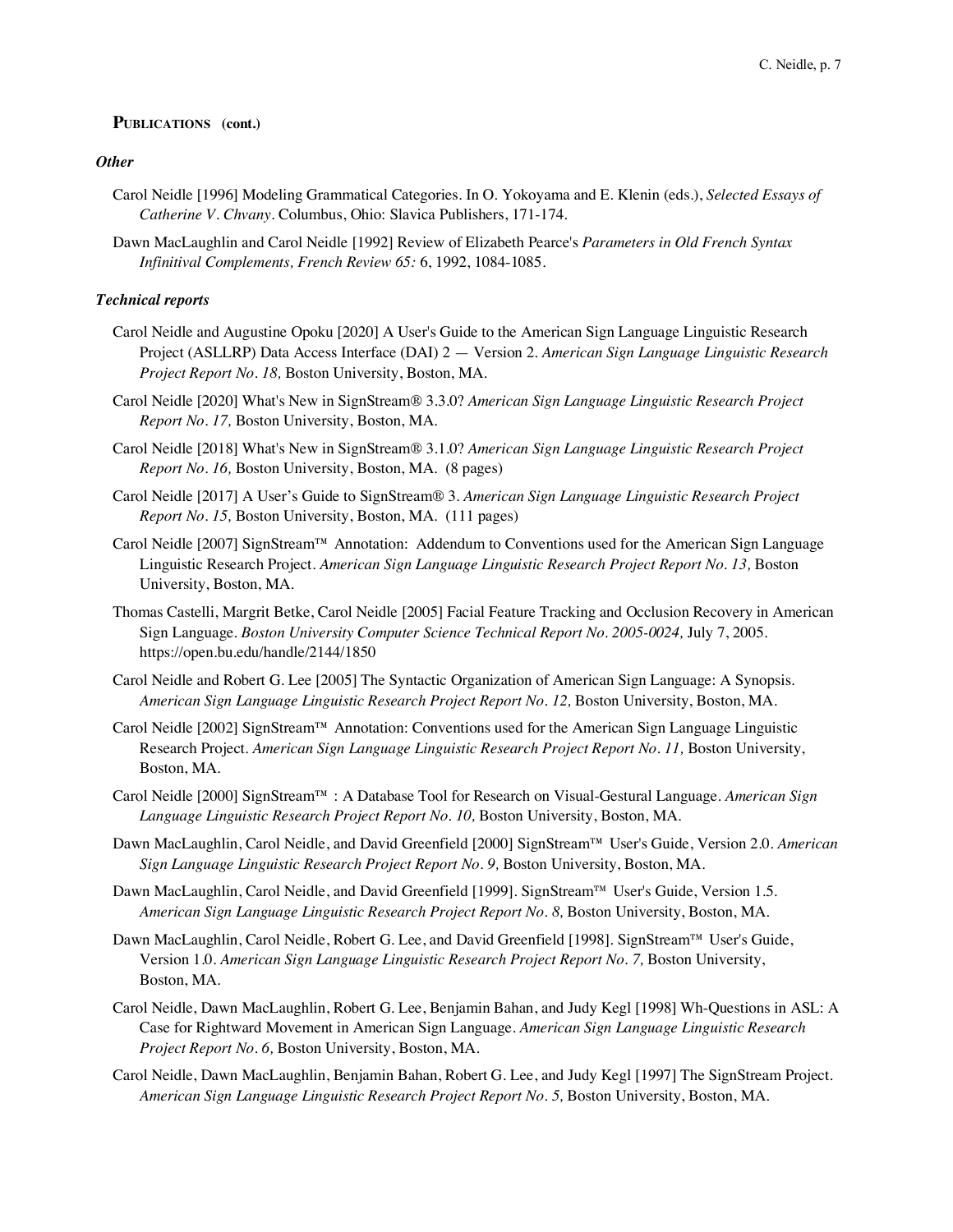$\overline{a}$ 

- Carol Neidle, Dawn MacLaughlin, and Robert G. Lee (eds.) [1997] *Syntactic Structure and Discourse Function: An Examination of Two Constructions in American Sign Language. American Sign Language Linguistic Research Project Report No. 4,* Boston University, Boston, MA. **Contents:** 
	- Robert G. Lee, Carol Neidle, Dawn MacLaughlin, Benjamin Bahan, and Judy Kegl, Role Shift in ASL: A Syntactic Look at Direct Speech (pp. 1-23).
	- Jack Hoza, Carol Neidle, Dawn MacLaughlin, Judy Kegl, and Benjamin Bahan, A Unified Syntactic Account of Rhetorical Questions in American Sign Language (pp. 24-45).
- Dawn MacLaughlin, David Greenfield, and Carol Neidle [1997] Addendum I to the SignStream™ Design Specifications. (American Sign Language Linguistic Research Project Report No. 3), Boston University, Boston, MA.
- Dawn MacLaughlin, Carol Neidle, and Robert G. Lee [1996] Design Specifications for SignStream™, A Multimedia Database Tool for Language Research. *American Sign Language Linguistic Research Project Report No. 3,* Boston University, Boston, MA.
- Carol Neidle, Dawn MacLaughlin, Benjamin Bahan, and Judy Kegl [1996] Non-manual Correlates of Syntactic *Agreement in American Sign Language. Report No. 2,* Boston University, American Sign Language Linguistic Research Project. Boston University, Boston, MA.
- Joyce Friedman and Carol Neidle [1986] Phonological Analysis for French Dictation : Preliminaries to an Intelligent Tutoring System. Boston University *Computer Science Technical Report # 86-004*, April 1986.

### **SOFTWARE DEVELOPMENT: SignStream**®(http://www.bu.edu/asllrp/SignStream/3/)<sup>Ü</sup>

- Carol Neidle, **SignStream® version 3** (oversight of others working on implementation: esp. Gregory Dimitriadis, Rutgers University Laboratory for Computer Science Research)
	- released in August 2017 (Open Source MIT License); updates have been released periodically since then, and further development is ongoing.
		- § Version 3.1 released May 2018
		- Version 3.2 released May 2019
		- Version  $3.3$  released July 2020
- Carol Neidle, Dawn MacLaughlin, Benjamin Bahan, Robert G. Lee, Jack Hoza, David Greenfield, Otmar Foelsche, and Judy Kegl, *SignStream* (multimedia database tool for language research; distributed on CD-ROM (see below) and over the Internet, along with sample databases, documentation and other materials:
	-
	- **version 2.2**, released in 2003. **version 1.0**, released in 1998.
	-
	- **version 2.0**, released in 2000. **beta version** (version 1.0b1), released in 1997

<sup>\*</sup> Trademark granted to Boston University, Spring 2008. Renewed as of January 2014. Renewed again – registration number 3391939 – as of May 2017; to expire March 2028.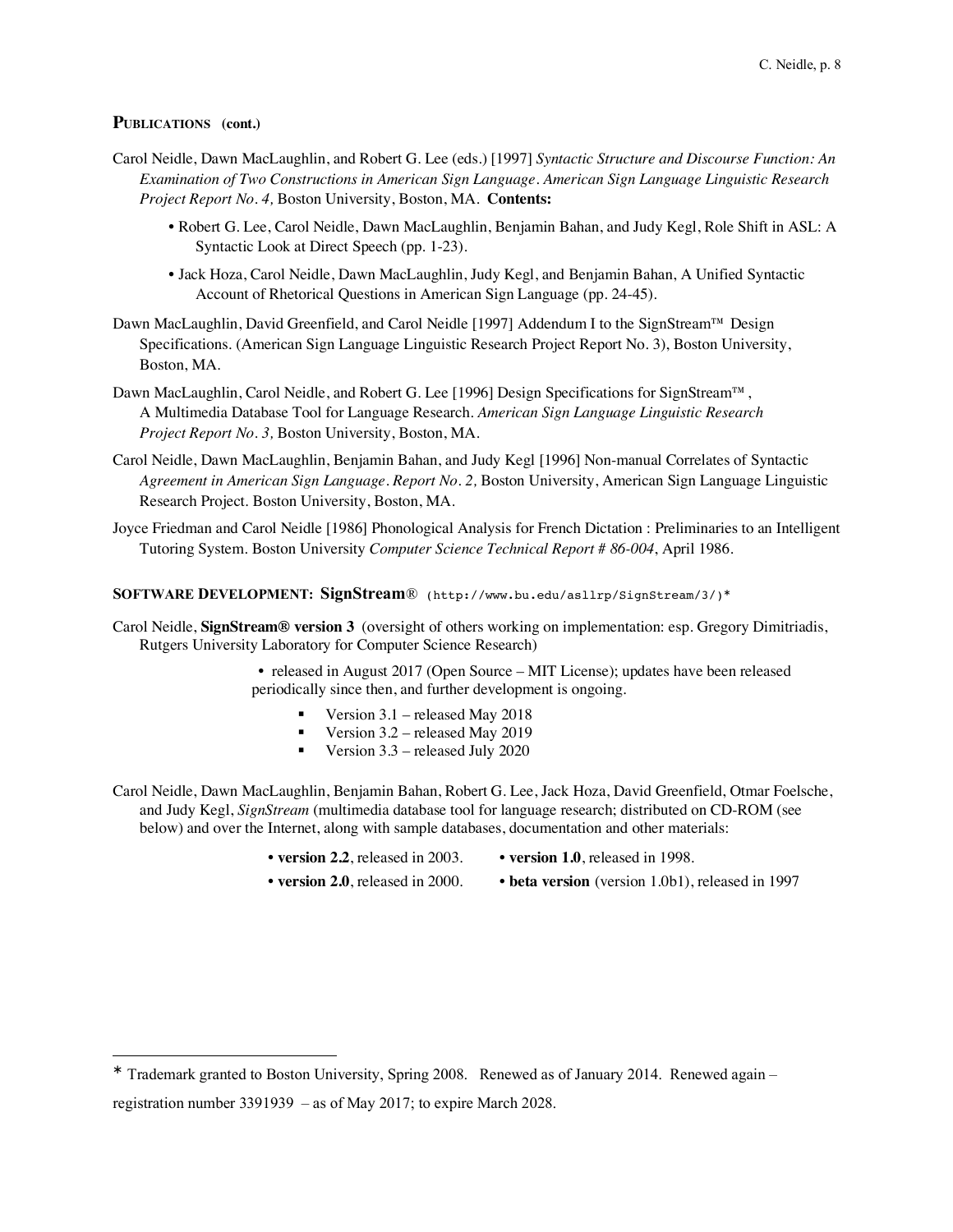# **WEB-ACCESSIBLE LINGUISTICALLY ANNOTATED VIDEO CORPORA**

• **Linguistically annotated video corpora** shared via our **Data Access Interface**

o Our corpora have been browsable, searchable, and downloadable via our **ASLLRP Data Access Interface (DAI)** from http://secrets.rutgers.edu/dai/queryPages/ .

o A new version, **DAI 2**, was released in fall 2017, with periodic updates and enhancements through 2020 (which marked the release of version 2 of DAI 2); it is still under development by Augustine Opoku, under the supervision of Carol Neidle. Provides access to expanding video corpora and a **Sign Bank**.

• **ASL feature tracking and identification of non-manual expressions of linguistic significance: Data visualizations:** http://www.bu.edu/av/asllrp/NM/

# **CONFERENCE PARTICIPATION AND INVITED TALKS**

- Carol Neidle and Dimitris Metaxas [May 2019] Linguistic Foundations for Computationally Efficient and Scalable Sign Recognition. Automatic Sign Language Recognition workshop, University of Chicago.
- Dimitris Metaxas and Carol Neidle [May 2019] Linguistically-Driven Machine Learning Methods for ASL Recognition. Automatic Sign Language Recognition workshop, University of Chicago.
- Dimitris Metaxas, Mark Dilsizian, and Carol Neidle (2018) Linguistically-driven Framework for Computationally Efficient and Scalable Sign Recognition. *LREC 2018,* Miyazaki, Japan, May 2018. *BU Open Access*: https://hdl.handle.net/2144/30048 .
- Carol Neidle, Augustine Opoku, Gregory Dimitriadis, and Dimitris Metaxas (2018) NEW Shared & Interconnected ASL Resources: SignStream® 3 Software; DAI 2 for Web Access to Linguistically Annotated Video Corpora; and a Sign Bank. *Eighth Workshop on the Representation and Processing of Sign Languages: Involving the Language Community. LREC 2018,* Miyazaki, Japan, May 12, 2018. *BU Open Access*: https://open.bu.edu/handle/2144/30047 .
- Dimitris Metaxas, Mark Dilsizian, and Carol Neidle, Scalable ASL Sign Recognition using Model-based Machine Learning and Linguistically Annotated Corpora (2018) Eighth Workshop on the Representation and Processing of Sign Languages: Involving the Language Community. LREC 2018, Miyazaki, Japan, May 12, 2018. *BU Open Access*: https://hdl.handle.net/2144/30049 .
- Carol Neidle, Language in the Visual-Gestural Modality: Linguistic and Computational Research Synergies (keynote presentation, 2017). *Johns Hopkins Center for Talented Youth: Family Academic Programs Science and Technology Series, Boston University*, October 21, 2017.

Hernisa Kacorri, Ali Syed, Matt Huenerfauth and Carol Neidle (2016) Centroid-Based Exemplar Selection of ASL Non-Manual Expressions using Multidimensional Dynamic Time Warping and MPEG4 Features. *Seventh Workshop on the Representation and Processing of Sign Languages: Corpus Mining, LREC 2016,* Portorož (Slovenia), 105-110, May 28, 2016. http://www.lrecconf.org/proceedings/lrec2016/workshops/LREC2016Workshop-SignLanguage\_Proceedings.pdf https://open.bu.edu/handle/2144/27493

Mark Dilsizian, Zhiqiang Tang, Dimitris Metaxas, Matt Huenerfauth, and Carol Neidle (2016) The Importance of 3D Motion Trajectories for Computer-based Sign Recognition. *Seventh Workshop on the Representation and Processing of Sign Languages: Corpus Mining, LREC 2016,* Portorož (Slovenia), 53-58, May 28, 2016. http://www.lrec-conf.org/proceedings/lrec2016/workshops/LREC2016Workshop-SignLanguage\_Proceedings.pdf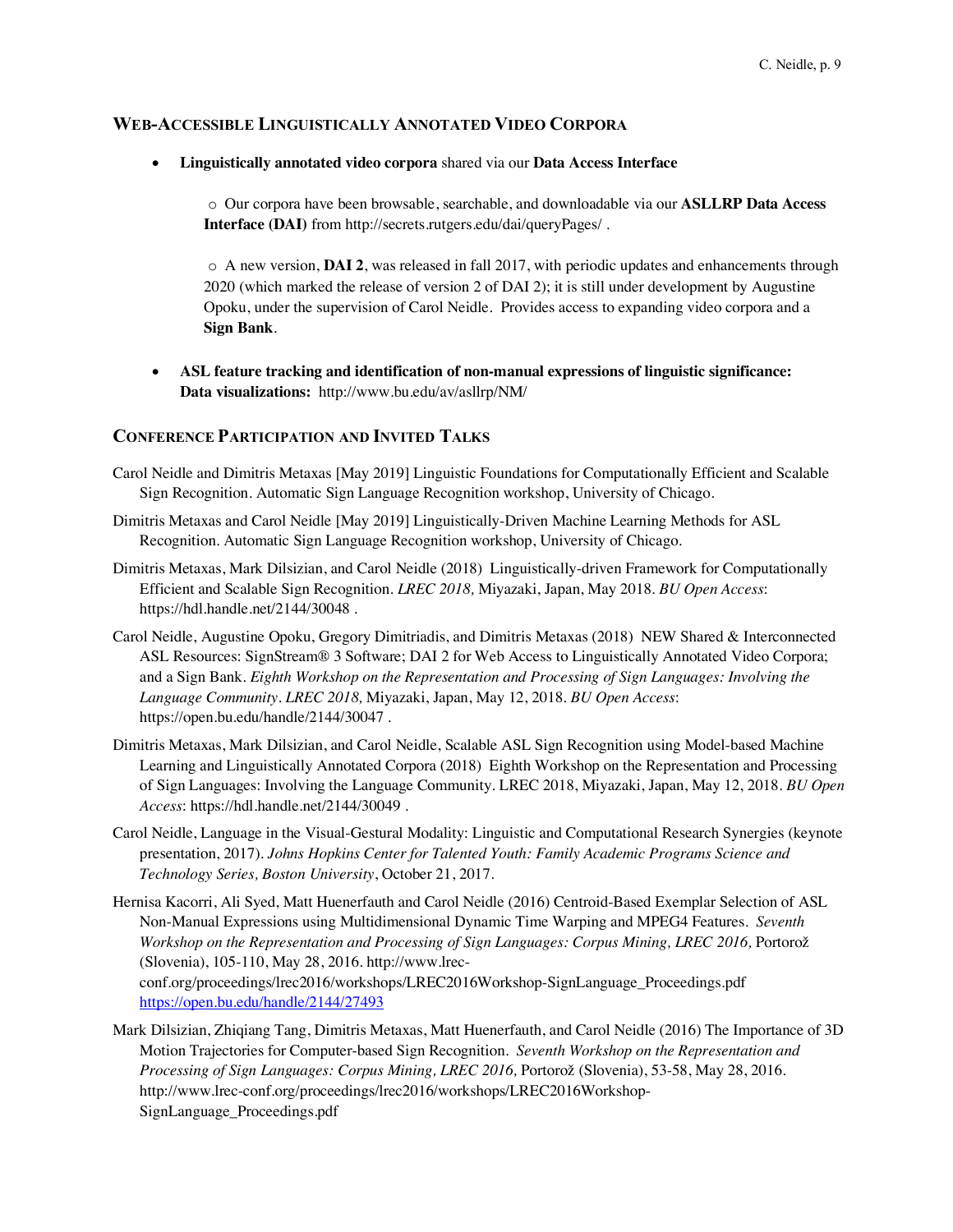- Polina Yanovich, Carol Neidle and Dimitris Metaxas (2016) Detection of Major ASL Sign Types in Continuous Signing For ASL Recognition. *Tenth Language Resources and Evaluation Conference (LREC)*, 3067-3073. May 23-28, 2016, Portorož (Slovenia). https://open.bu.edu/handle/2144/27492 .
- Carol Neidle (invited presentation, 2016) Linguistic and Computational Research Synergies for the Study of American Sign Language. *Yale University Linguistics Colloquium.* April 18, 2016.
- Carol Neidle (invited presentation, 2014) Using linguistic modeling and linguistically annotated corpora for computer-based sign language recognition from video. Invited presentation*, ChaLearn Workshop, ECCV 2014*, Zurich, Switzerland, September 6-7, 2014.
- Carol Neidle, Jingjing Liu, Bo Liu, Xi Peng, Christian Vogler, and Dimitris Metaxas (2014) Computer-based tracking, analysis, and visualization of linguistically significant non-manual events in American Sign Language (ASL) (2014). *Sixth Workshop on the Representation of Signed Languages: Beyond the Manual Channel. LREC (Language Resources and Evaluation Conference) 2014,* Reykjavik, Iceland, 127-134, May 31, 2014. http://www.lrec-conf.org/proceedings/lrec2014/workshops/LREC2014Workshop-SignLanguage%20Proceedings.pdf https://hdl.handle.net/2144/31880.
- Bo Liu, Jingjing Liu, Dimitris Metaxas and Carol Neidle (2014) 3D Face Tracking and Multi-Scale, Spatio-temporal Analysis of Linguistically Significant Facial Expressions and Head Positions in ASL. *LREC (Language Resources and Evaluation Conference) 2014,* Reykjavik, Iceland, 4512-4518,May 28-30, 2014. http://www.lrec-conf.org/proceedings/lrec2014/pdf/370\_Paper.pdf https://hdl.handle.net/2144/31882
- Mark Dilsizian, Polina Yanovich, Shu Wang, Carol Neidle and Dimitris Metaxas (2014) New Framework for Sign Recognition based on 3D Handshape Identification and Linguistic Modeling. *LREC (Language Resources and Evaluation Conference),* Reykjavik, Iceland, 1924-1929, May 28-30, 2014. http://www.lrec-conf.org/proceedings/lrec2014/pdf/1138\_Paper.pdf https://hdl.handle.net/2144/31881

Carol Neidle, two invited presentations for the *Linguistics Department at Syracuse University*, NY, April 16, 2014:

- American Sign Language (ASL) and its Standing in the Academy
- Crossdisciplinary Approaches to Sign Language Research: Video Corpora for Linguistic Analysis and Computer-based Recognition of American Sign Language (ASL)
- Carol Neidle (invited presentation, 2013) The American Sign Language Linguistic Research Project. *NSF Avatar & Robotics "Signing Creatures" Workshop ,* Gallaudet University, November 15-16, 2013 .
- Carol Neidle (invited colloquium talk, 2013) Crossdisciplinary Approaches to American Sign Language Research: Linguistically Annotated Video Corpora for Linguistic Analysis and Computer-based Sign Language Recognition/Generation. *CUNY Linguistics Colloquium*, October 10, 2013.
- Jingjing Liu, Bo Liu, Shaoting Zhang, Fei Yang, Peng Yang, Dimitris N. Metaxas, and Carol Neidle (2013) Recognizing Eyebrow and periodic Head Gestures Using CRFs for Non-Manual Marker Detection in ASL. *10th IEEE International Conference on Automatic Face and Gesture Recognition,* Shanghai, China, April 22-26, 2013.
- Bo Liu, Dimitrios Kosmopoulos, Mark Dilsizian, Peng Yang, Carol Neidle and Dimitris Metaxas (2012) Detection and Classification of Non-manual Grammatical Markers in American Sign Language (ASL). Presented at the *2nd Multimedia and Vision Meeting in the Greater New York Area,* Columbia University, New York City, NY, June 15, 2012.
- Carol Neidle, Ashwin Thangali, Joan Nash, and Stan Sclaroff (2012) Challenges in development of the American Sign Language Linguistic Video Dataset (ASLLVD) Corpus. *5th Workshop on the Representation and Processing of Sign Languages: Corpora and Sign Language Technologies: Interactions between Corpus and Lexicon* at LREC 2012, Istanbul, Turkey, May 27, 2012.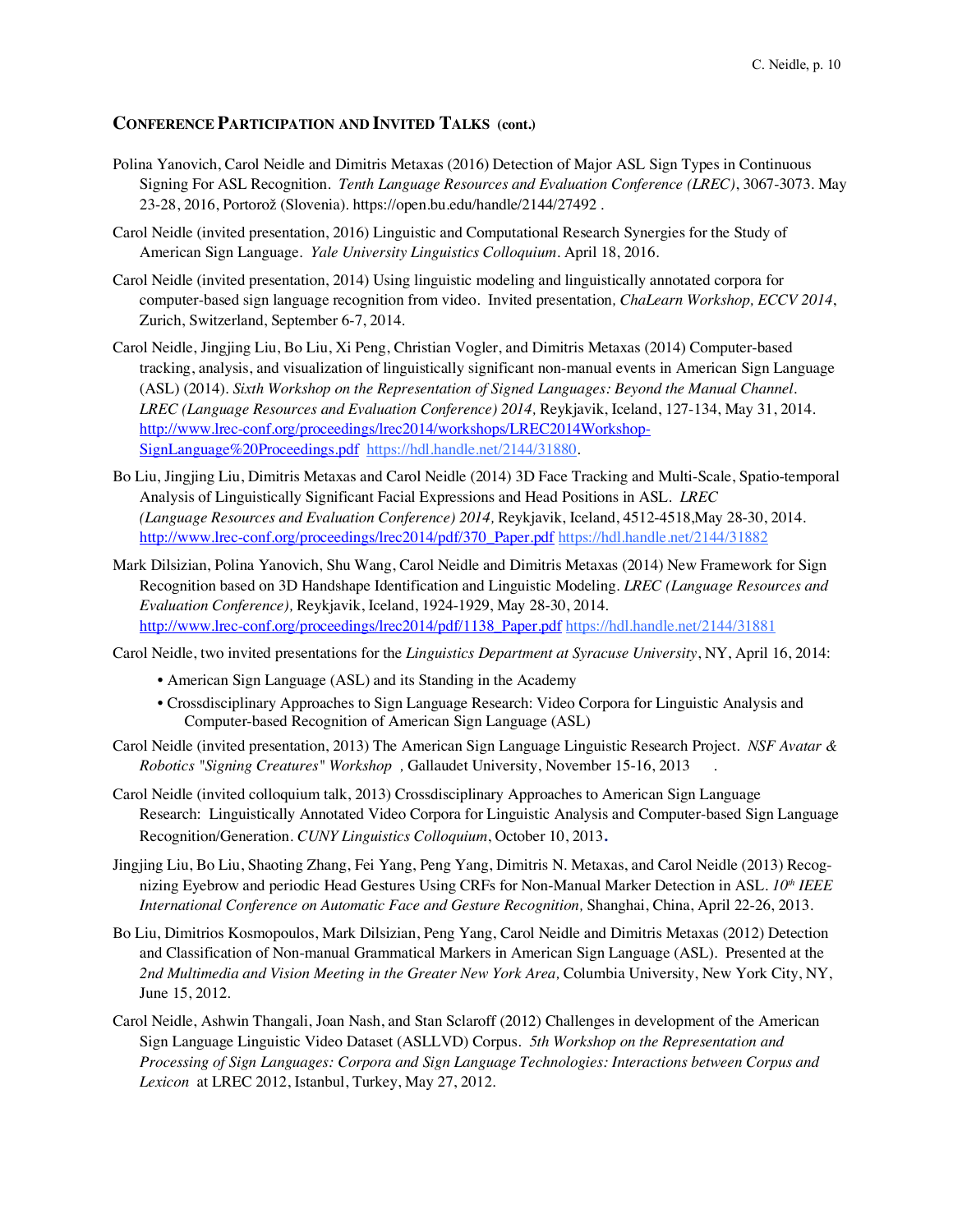- Carol Neidle, and Christian Vogler (2012) A New Web Interface to Facilitate Access to Corpora: Development of the ASLLRP Data Access Interface (DAI). *5th Workshop on the Representation and Processing of Sign Languages: Corpora and Sign Language Technologies: Interactions between Corpus and Lexicon* at LREC 2012, Istanbul, Turkey, May 27, 2012.
- Dimitris Metaxas, Bo Liu, Fei Yang, Peng Yang, Nicholas Michael, and Carol Neidle (2012) Recognition of Nonmanual Markers in American Sign Language (ASL) Using Non-Parametric Adaptive 2D-3D Face Tracking [2012] the *8th International Conference on Language Resources and Evaluation (LREC 2012),* Istanbul, Turkey, May 24, 2012.

http://www.lrec-conf.org/proceedings/lrec2012/pdf/287\_Paper.pdf

- Zoya Gavrilov, Stan Sclaroff, Carol Neidle, and Sven Dickinson (2012) Detecting Reduplication in Videos of American Sign Language. Presented at the *8th International Conference on Language Resources and Evaluation (LREC 2012),* Istanbul, Turkey. May 5, 2012. http://www.lrec-conf.org/proceedings/lrec2012/pdf/199\_Paper.pdf
- Carol Neidle and Stan Sclaroff (2012) A Demonstration System for Video-Based Sign Language Retrieval. Presented at the *Rafik B. Hariri Institute for Computing and Computational Science & Engineering,* Boston University, May 15, 2012.
- Carol Neidle (invited speaker, 2012) Conditionals in American Sign Language, *CNRS,* Paris, France, April 4, 2012.
- Nicholas Michael, Peng Yang, Qinqshan Liu, Dimitris Metaxas, and Carol Neidle (2011) A Framework for the Recognition of Nonmanual Markers in Segmented Sequences of American Sign Language, poster presented at the *British Machine Vision Conference 2011,* Dundee, Scotland, 1-12. August 31, 2011. http://www.bmva.org/bmvc/2011/proceedings/paper124/paper124.pdf
- Ashwin Thangali, Joan P. Nash, Stan Sclaroff and Carol Neidle (2011) Exploiting Phonological Constraints for Handshape Inference in ASL Video, poster presented at the *IEEE Conference on Computer Vision and Pattern Recognition (CVPR),* June 20-25, 2011.
- Carol Neidle (invited speaker, 2011) Two Web-Accessible ASL Corpora (with Joan Nash and Christian Vogler), *Sign language corpus workshop,* Gallaudet University, Washington, DC, May 21, 2011.
- Haijing Wang, Alexandra Stefan, Sajjad Moradi, Vassilis Athitsos, Carol Neidle, and Farhad Kamangar (2010) A System for Large Vocabulary Sign Search. Presented at the *International Workshop on Sign, Gesture, and Activity (SGA) 2010,* in conjunction with *ECCV 2010.* September 11, 2010. Hersonissos, Heraklion, Crete, Greece.
- Stan Sclaroff, Athitsos, Vassilis, Neidle, Carol, Nash, Joan, Stefan, Alexandra, Thangali, Ashwin, Wang, Haijing, and Yuan, Quan (2010) American Sign Language Lexicon Project: Video Corpus and Indexing/Retrieval Algorithms: Poster presented at *the International Workshop on Computer Vision (IWCV),* Vietri Sul Mare, Salerno, Italy. May 25-27, 2010.
- Vassilis Athitsos, Carol Neidle, Stan Sclaroff, Joan Nash, Alexandra Stefan, Ashwin Thangali, Haijing Wang, and Quan Yuan (2010) Large Lexicon Project: American Sign Language Video Corpus and Sign Language Indexing/Retrieval Algorithms. *4th Workshop on the Representation and Processing of Sign Languages: Corpora and Sign Language Technologies.* LREC, Malta, May 22-23, 2010.
- Nicholas Michael, Carol Neidle, and Dimitris Metaxas (2010) Computer-based recognition of facial expressions in ASL: from face tracking to linguistic interpretation. *4th Workshop on the Representation and Processing of Sign Languages: Corpora and Sign Language Technologies.* LREC, Malta, May 22-23, 2010.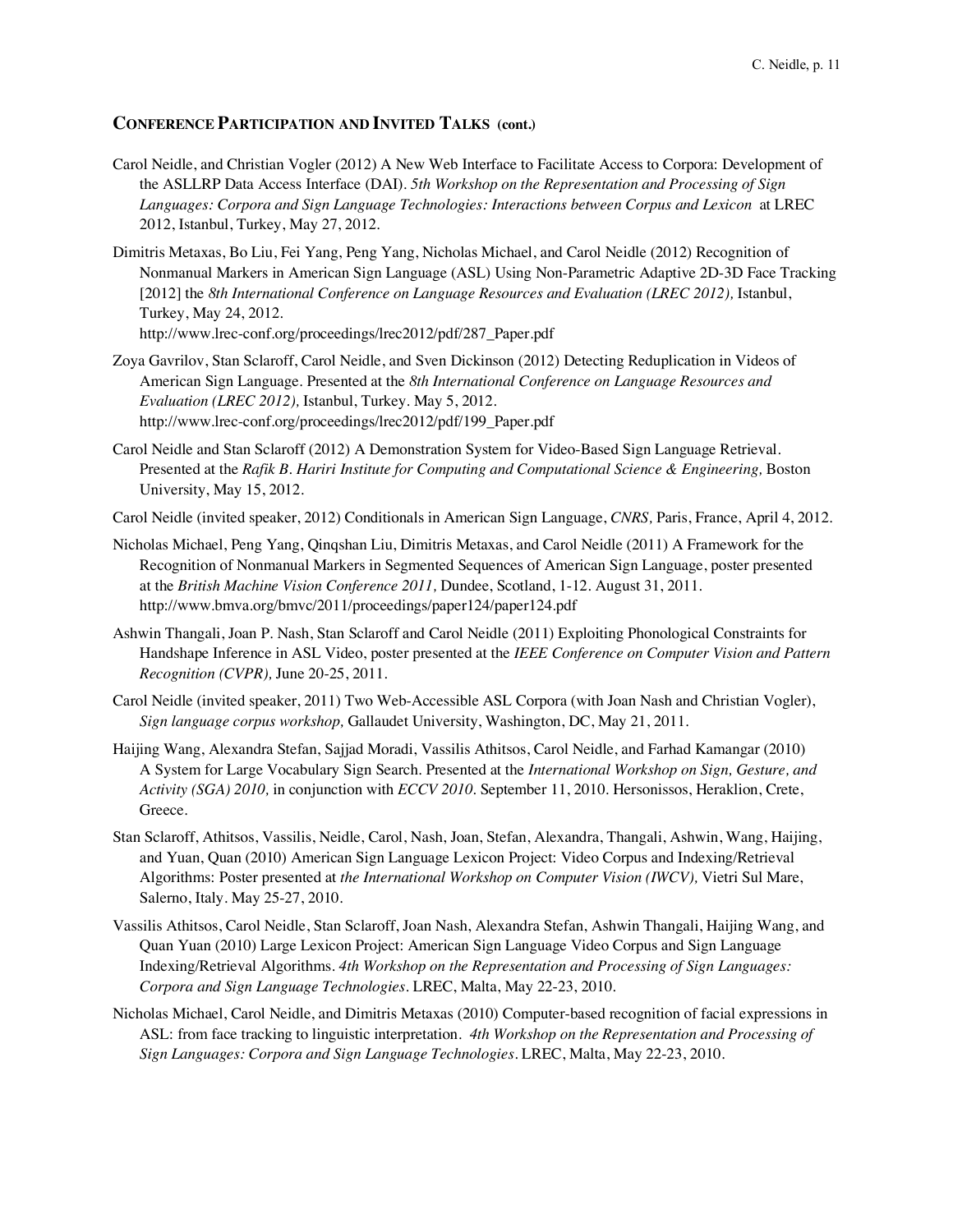- Nicholas Michael, Dimitris Metaxas, and Carol Neidle (2009) Spatial and Temporal Pyramids for Grammatical Expression Recognition of American Sign Language. *11th ACM Conference on Computers and Accessibility,* Pittsburgh, PA, October 27, 2009.
- Carol Neidle, Nicholas Michael, Joan Nash, and Dimitris Metaxas (2009) A Method for Recognition of Grammatically Significant Head Movements and Facial Expressions, Developed Through Use of a Linguistically Annotated Video Corpus. *ESSLLI 2009 (21st European Summer School in Logic, Language and Information) Workshop on Formal Approaches to Sign Languages,* Bordeaux, France, July 27-31, 2009.
- Carol Neidle (invited speaker, 2009) Crossdisciplinary Corpus-Based ASL Research. *2008-2009 VL2 Presentation Series* at Gallaudet University, Washington, DC, March 26, 2009.
- Vassilis Athitsos, Carol Neidle, Stan Sclaroff, Joan Nash, Alexandra Stefan, Quan Yuan, and Ashwin Thangali (2008) The ASL Lexicon Video Dataset. *First IEEE Workshop on CVPR for Human Communicative Behavior Analysis*. Anchorage, Alaska, Monday June 28, 2008. [best paper award]
- Philippe Dreuw, Carol Neidle, Vassilis Athitsos, Stan Sclaroff, and Hermann Ney (2008) Benchmark Databases for Video-Based Automatic Sign Language Recognition, the *sixth International Conference on Language Resources and Evaluation (LREC).* Morocco, May 29, 2008.
- Carol Neidle (invited speaker, 2007) Sign Language Research: Challenges for Sharing and Dissemination of Video Files and Linguistic Annotations (2007) *Preservation and Discovery in the Digital Age* (Association of Research Libraries Directors' Meeting)*,* Cambridge, MA, November 14-15, 2007.
- Gabriel Tsechpenakis, Dimitris Metaxas, Olympia Hadjiliadis, and Carol Neidle (2006) Robust Online Change-point Detection in Video Sequences, 2nd IEEE Workshop on *Vision for Human Computer Interaction* (V4HCI), in conjunction with *IEEE Conference on Computer Vision and Pattern Recognition (CVPR'06)*, New York, NY, June 2006.
- Carol Neidle (invited speaker, 2006) The crossmodal study of human language and its importance to linguistic theory. *Revolutions in Sign Language Studies: Linguistics, Literature, Literacy.* Gallaudet University, Washington, DC, March 22-24, 2006.
- Gabriel Tsechpenakis, Dimitris Metaxas, and Carol Neidle (2005) Learning-based dynamic coupling of discrete and continuous trackers. In the *Modeling People and Human Interaction (PHI '05) workshop of ICCV 2005: the Tenth IEEE International Conference on Computer Vision.* Beijing, China, October 15, 2005.
- Weijun He, Xiaolei Huang, Gabriel Tsechpenakis, Dimitris Metaxas, and Carol Neidle (2005) Discovery of Informative Unlabeled Data for Improved Learning. In the *Modeling People and Human Interaction (PHI '05) workshop of ICCV 2005: the Tenth IEEE International Conference on Computer Vision.* Beijing, China, October 15, 2005.
- Carol Neidle (invited speaker) and Robert G. Lee (2005) Aspects of ASL syntax: CP and the left and right peripheries. Guest lecture at the *Linguistic Society of America Summer Institute,* MIT. Cambridge, MA, July 28, 2005.
- Carol Neidle, and Dimitris Metaxas (invited speakers, 2005) Linguistically-based computational methods for ASL recognition. *SIGNA VOLANT, Sign Language Linguistics and the Application of Information Technology to Sign (SLL&IT).* Milan, Italy, June 22-24, 2005.
- Carol Neidle (invited speaker, 2005) Another look at some non-manual expressions of syntactic information in ASL. *SIGNA VOLANT, Sign Language Linguistics and the Application of Information Technology to Sign (SLL&IT).*  Milan, Italy, June 22-24, 2005.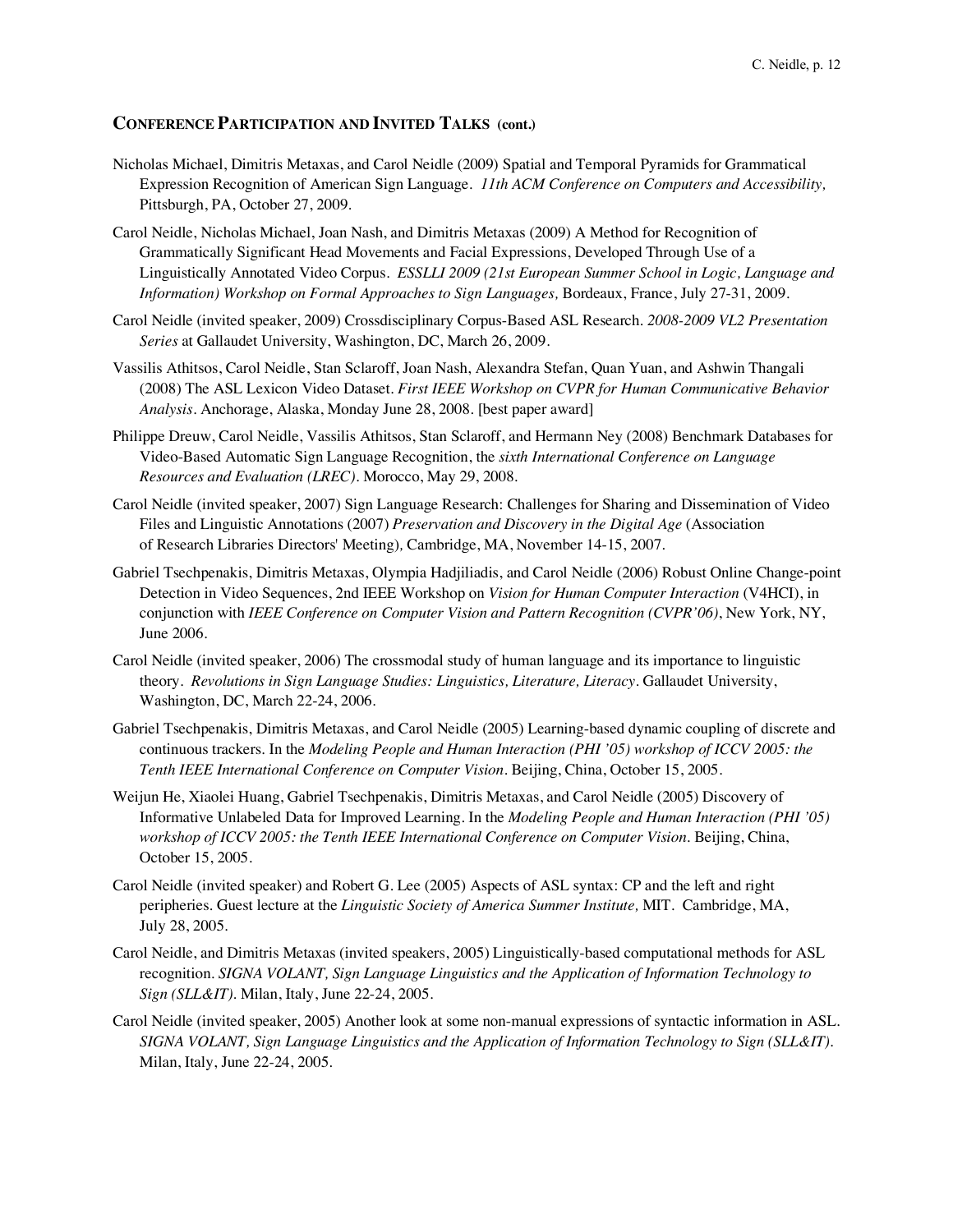- Carol Neidle (invited participant 2005) panel discussion: How analysis shapes data. *2nd Conference of the International Society for Gesture Studies (ISGS), INTERACTING BODIES - CORPS EN INTERACTION,* École normale supérieure Lettres et sciences humaines, Lyon, France, June 15-18, 2005.
- Dimitris Metaxas and Carol Neidle (invited speakers, 2005) Linguistically-Based Computational Methods for ASL Recognition. *Rutgers University Center for Cognitive Science (RuCCS) Colloquium, Piscataway, NJ,* April 26, 2005.
- Carol Neidle (invited speaker, 2005) Focus on the left and right peripheries in ASL. *Linguistics Department Colloquium. University of Toronto,* Canada, February 4, 2005.
- Carol Neidle (invited speaker, 2005) Language in another dimension: the syntax of American Sign Language (ASL*). York University DLLL,* Toronto, Canada, February 3, 2005.
- Carol Neidle (invited speaker, 2004) Reflexes of Focus in American Sign Language. *Linguistics Colloquium, University of Massachusetts, Amherst,* November 12, 2004.
- Carol Neidle (plenary speaker, 2004) Dimensions of linguistic research: Analysis of a signed language. *Australian Linguistic Society conference 2004,* Sydney, Australia, July 13-15, 2004.
- Carol Neidle, and Robert G. Lee, Unification, competition and optimality in signed languages: aspects of the syntax of American Sign Language (2004). *International Lexical Functional Grammar Conference.* Christchurch, New Zealand, July 10-12, 2004.
- Carol Neidle (2004) Resources for the study of visual language data: SignStream software for linguistic annotation and analysis of digital video and an annotated ASL corpus. *International Lexical Functional Grammar Conference.* Christchurch, New Zealand, July 10-12, 2004.
- Carol Neidle (invited speaker, 2004) and Robert G. Lee, Dimensions of the Linguistic Analysis of ASL: Challenges for Computer-Based Recognition. *HCI Seminar Series, Computer Science and Artificial Intelligence Laboratory,* MIT, June 9, 2004.
- Carol Neidle (invited speaker) and Robert G. Lee (2004) The SignStream Project: Available Resources and Future Directions. *Workshop on the Representation and Processing of Sign Languages.* Workshop on the occasion of the 4th International Conference on Language Resources and Evaluation (LREC 2004). Lisbon, Portugal. May 30, 2004.
- Carol Neidle, and Robert G. Lee (2003) Syntactic agreement across language modalities: American Sign Language. *Lisbon Workshop on Agreement,* Universidade Nova de Lisboa, July 10-11, 2003.
- Robert G. Lee and Carol Neidle (2003) New developments in the annotation of gesture and sign language data: Advances in the SignStream project. *The 5th International Workshop on Gesture and Sign Language based Human-Computer Interaction,* Genoa, Italy. April 15-17, 2003.
- Carol Neidle (invited speaker) and Robert G. Lee (2003) New developments in the annotation of gesture and sign language data: Advances in the SignStream project. *University of Palermo,* Italy. April 14, 2003.
- Carol Neidle (invited speaker) and Robert G. Lee (2003) Questions and Conditionals in American Sign Language: Focusing on the left and right periphery. *Università Milano-Bicocca,* Italy. April 10, 2003.
- Carol Neidle (invited speaker, 2002) Focus and Wh Constructions in ASL. *GSAS Workshop on Comparative Syntax and Linguistic Theory,* Harvard University, Cambridge, Massachusetts. May 17, 2002.
- Carol Neidle (invited speaker, 2002) Visual Analysis of Signed Language Data. *Rutgers Center for Cognitive Science Colloquium,* New Brunswick, New Jersey. April 23, 2002.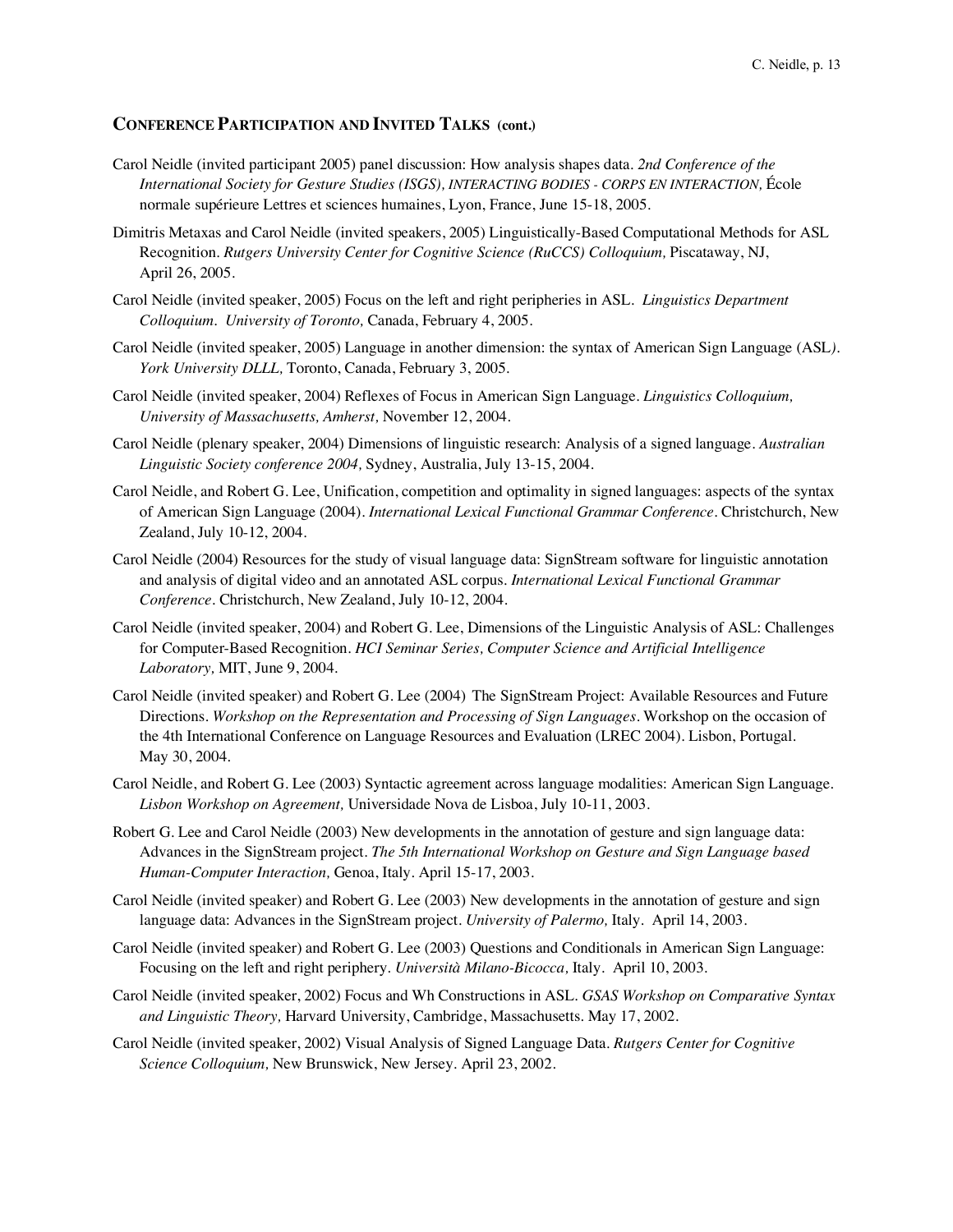- Carol Neidle (invited speaker, 2002) American Sign Language: Linguistic Perspectives. *Rutgers University Language and Linguistics Club,* New Brunswick, New Jersey. April 22, 2002. Carol Neidle (invited speaker, 2002) Master Class for linguistics faculty: The Linguistics of American Sign Language. *Rutgers University,* New Brunswick, New Jersey. April 22, 2002.
- Carol Neidle (invited speaker, 2001) Linguistic annotation and analysis of signed language using SignStream. IEEE (Institute of Electrical and Electronics Engineers) *International Workshop on Cues in Communication* (in conjunction with *Computer Vision and Pattern Recognition 2001*), Kauai, Hawaii. December 9, 2001.
- Carol Neidle (2001) invited participant in panel discussion on at the workshop listed above (on the future of research in this area). December 9, 2001.
- Carol Neidle (invited speaker, 2001) SignStream as a tool for linguistic annotation of signed language data. *TalkBank Gesture Workshop,* Carnegie Mellon University, Pittsburgh, Pennsylvania. October 26-28, 2001.
- Carol Neidle (invited speaker, 2000) SignStream, un logiciel de base de données qui facilite l'encodage et l'analyse linguistique de données visuo-gestuelles. *Transcription de la parole normale et pathologique* - avec une session spéciale sur la transcription des langues des signes et du gestuel. l'Université de Tours, France. December 8 and 9, 2000.
- Carol Neidle (invited speaker) and Stan Sclaroff (2000) SignStream, A tool for linguistic and computational research on visual-gestural language data. *Third International Conference on Methods and Techniques in Behavioral Research.* Nijmegen, The Netherlands. August 15-18, 2000.
- Carol Neidle (2000) SignStream, A tool for crosslinguistic analysis of signed languages. *Seventh International Conference on Theoretical Issues in Sign Language Research (TISLR 2000).* Amsterdam, The Netherlands. July 23-27, 2000.
- Carol Neidle (invited speaker) and Dawn MacLaughlin (1999) Language in another dimension: American Sign Language. *Dartmouth College,* Hanover, New Hampshire. October 22, 1999.
- Carol Neidle, Dawn MacLaughlin, and Robert G. Lee (invited speakers, 1999) Language in the visual modality: Linguistic research and computational tools. *University of Pennsylvania,* Philadelphia, Pennsylvania. May 7, 1999.
- Carol Neidle (1999) SignStream: A Multimedia Tool for Language Research. Poster presented at the *National Science Foundation Human Computer Interaction Grantees' Workshop '99.* Orlando, Florida. February 22, 1999.
- Carol Neidle (invited speaker), Robert G. Lee, Dawn MacLaughlin, Benjamin Bahan, and Judy Kegl (1997) SignStream and the American Sign Language Linguistic Research Project. *University of Stellenbosch,* South Africa. February 19, 1997.
- Carol Neidle, Judy Kegl, Benjamin Bahan, Dawn MacLaughlin, Robert G. Lee (1996) Symposium: Non-manual Grammatical Marking as Evidence for Hierarchical Relations in American Sign Language. *Fifth International Conference on Theoretical Issues in Sign Language Research,* Montreal, Canada. September 19-21, 1996:
	- The Distribution of Non-Manual Correlates of Syntactic Features: Evidence for the Hierarchical Organization of ASL
	- Non-Manual Realization of Agreement in the Clause.
	- Non-Manual Realization of Agreement in the Noun Phrase.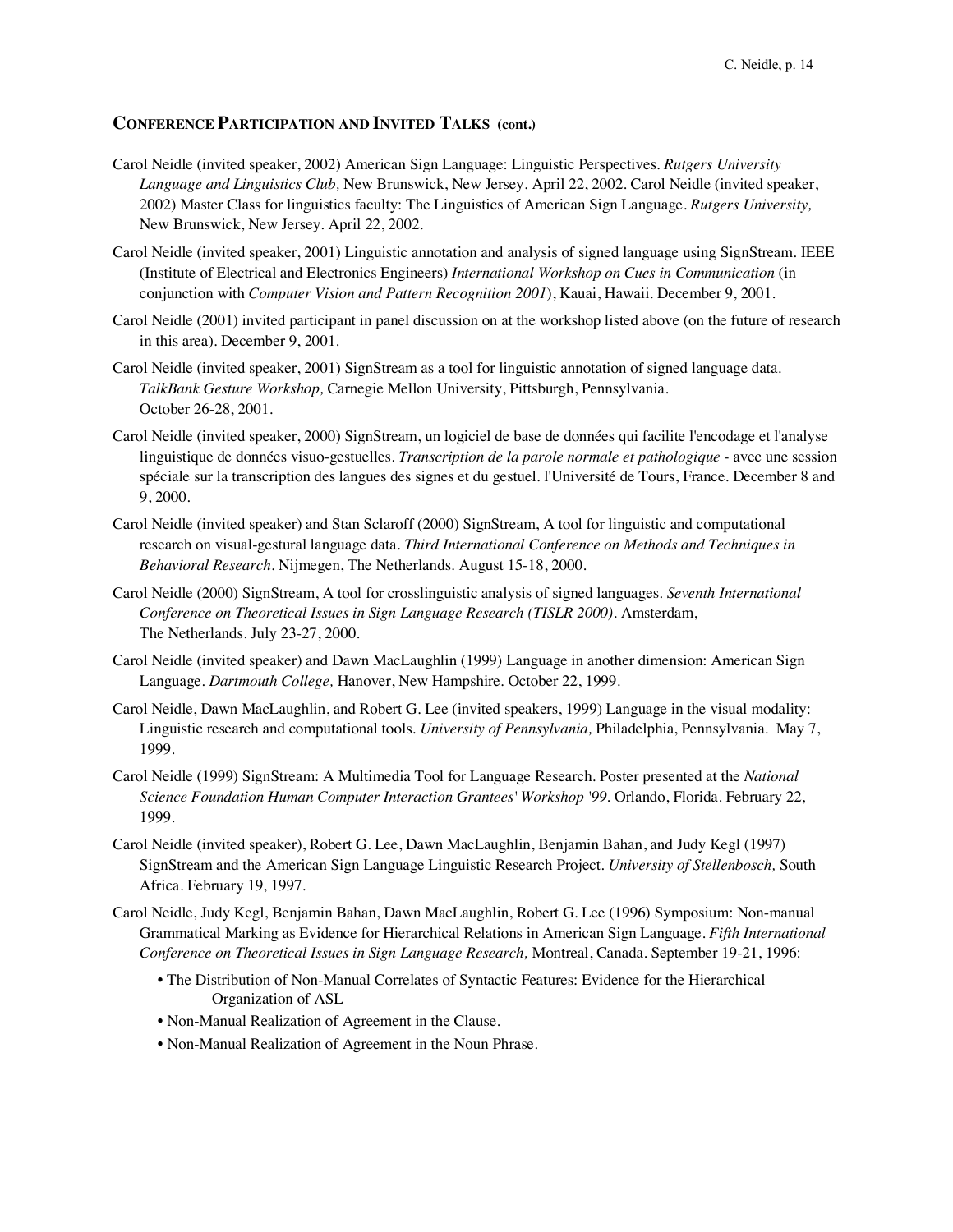- Carol Neidle, Judy Kegl, Dawn MacLaughlin, Benjamin Bahan, Robert G. Lee, Jack Hoza, Otmar Foelsche, an David Greenfield (1996) SignStream™ : A Multimedia Database Tool for Linguistic Analysis, Poster session and two software demonstrations. *Fifth International Conference on Theoretical Issues in Sign Language Research,* Montreal, Canada. September 19-21, 1996.
- Dawn MacLaughlin, Carol Neidle, Benjamin Bahan, and Judy Kegl (1996) SignStream: A Multimedia Database for Sign Language Research. Talk and demonstration presented at the *Human Movement Coding Workshop.* City University, London, England. May 29, 1996.
- Dawn MacLaughlin, Carol Neidle, Benjamin Bahan, and Judy Kegl (invited speakers, 1996) The SignStream Project. Talk and demonstration. *University of Durham,* England. May 28, 1996.
- Benjamin Bahan, Carol Neidle, Dawn MacLaughlin, and Judy Kegl (invited speakers, 1996) Non-Manual Realization of Agreement in American Sign Language. *University of Durham,* England. May 27, 1996.
- Carol Neidle (invited speaker) Dawn MacLaughlin, Benjamin Bahan, and Judy Kegl (1996) Non-Manual Correlates of Syntactic Agreement in American Sign Language. *University of Iceland,* Reykjavik, Iceland. May 23, 1996.
- Carol Neidle (invited speaker) Dawn MacLaughlin, Judy Kegl and Benjamin Bahan (1996), SignStream: A Multimedia Database for Sign Language Research. *University of Iceland,* Reykjavik, Iceland. May 22, 1996.
- Judy Kegl, Benjamin Bahan, Otmar Foelsche, David Greenfield, Jack Hoza, Dawn MacLaughlin, and Carol Neidle (1995), SignStream: A Multimedia Tool for Language Analysis. *Conference on Gestures Compared Cross-Linguistically,* 1995 Linguistic Institute, University of New Mexico, Albuquerque, New Mexico. July 10, 1995.
- Judy Kegl, Benjamin Bahan, Dawn MacLaughlin, and Carol Neidle (1995) Overview of Arguments about Rightward Movement in ASL. Talk presented in the course on the *Linguistic Structure of American Sign Language* at the 1995 *Linguistic Institute.* University of New Mexico, Albuquerque, New Mexico. July 11, 1995.
- Carol Neidle (invited speaker) Dawn MacLaughlin, Judy Kegl, Benjamin Bahan, and Debra Aarons (1995) Overt Realization of Syntactic Features in American Sign Language. *Syntax Seminar,* University of Trondheim, Trondheim, Norway. May 30, 1995.
- Benjamin Bahan, Judy Kegl, Dawn MacLaughlin, and Carol Neidle (1995) Convergent Evidence for the Structure of Determiner Phrases in American Sign Language. *Formal Linguistics Society of Mid-America,* Bloomington, Indiana. May 19-21, 1995.
- Carol Neidle, Judy Kegl, Benjamin Bahan, and Debra Aarons (1994) Rightward Wh-Movement in American Sign Language. *Tilburg Conference on Rightward Movement,* Tilburg, the Netherlands. October 6-8, 1994.
- Carol Bahan, Judy Kegl, and Carol Neidle (1994) two talks presented at the *New York Statewide Conference for Teachers of American Sign Language.* June 4, 1994:
	- Introduction to Syntax for Sign Language Teachers
	- The Spread of Grammatical Facial Expressions and Evidence of the Structure of Sentences in ASL.
- Carol Neidle, Judy Kegl, and Benjamin Bahan (invited speakers, 1994) The Architecture of Functional Categories in American Sign Language. *Harvard University Linguistics Department Colloquium,* Cambridge, Massachusetts. May 2, 1994.
- James Shepard-Kegl, Carol Neidle, and Judy Kegl (1994) Legal Ramifications of an Incorrect Analysis of Tense in ASL. *American Association for Applied Linguistics,* Baltimore, Maryland. March 8, 1994.
- Carol Neidle and Judy Kegl (invited speakers, 1993) The Architecture of Functional Categories in American Sign Language. *Syracuse University Linguistics Colloquium,* Syracuse, New York. December 10, 1993.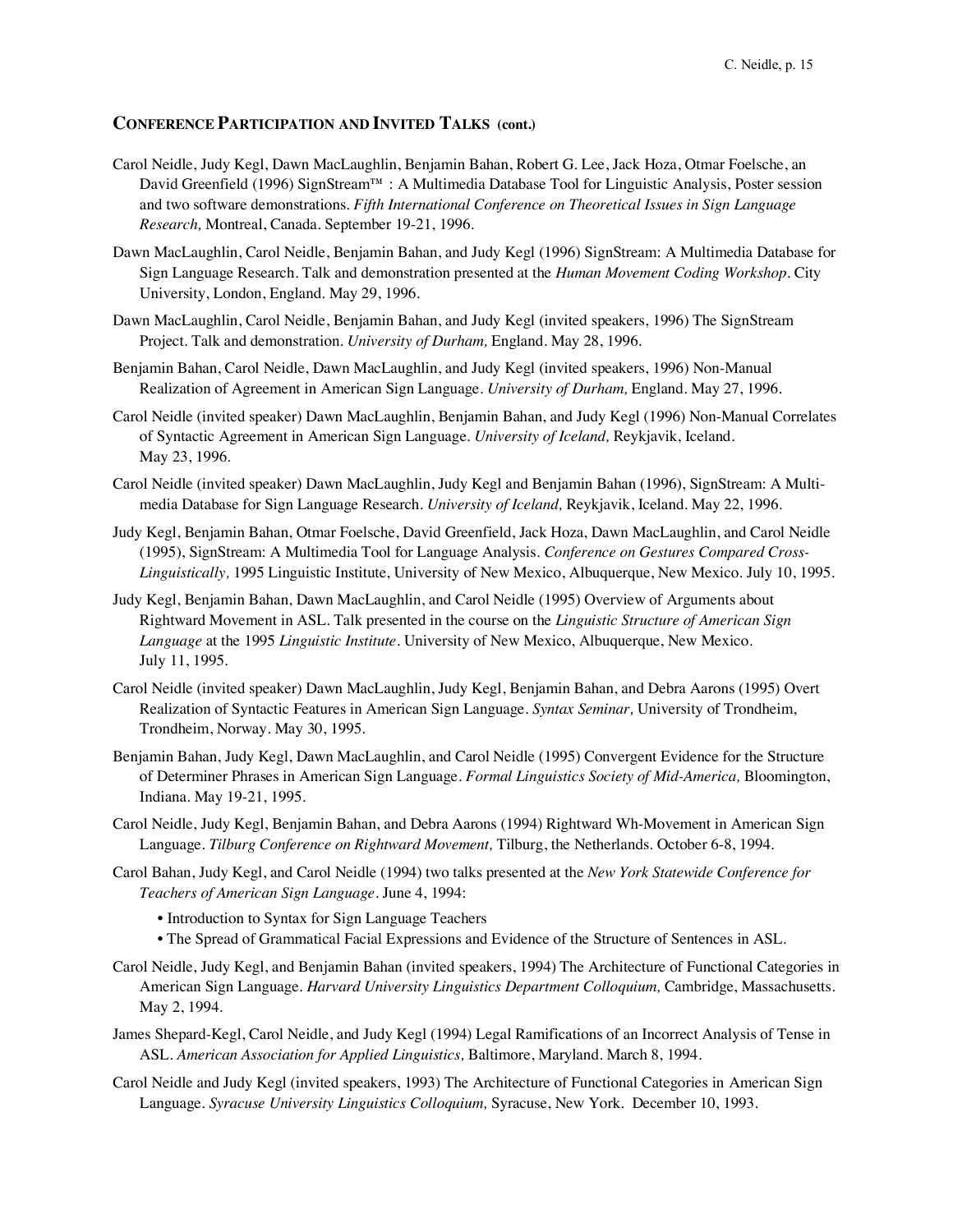- Carol Neidle (1992) Case Features. *AATSEEL (American Association of Teachers of Slavic and Eastern European Languages)*, New York, New York. December 28, 1992.
- Debra Aarons, Benjamin Bahan, Judy Kegl, and Carol Neidle (1992) Tense and Agreement in American Sign Language. *International Conference on Theoretical Issues in Sign Language Research,* University of California, San Diego, California. August 5, 1992.
- Debra Aarons, Judy Kegl, and Carol Neidle (1992) Subjects and Agreement in American Sign Language. *International Symposium on Sign Language Research,* Salamanca, Spain. May 26, 1992. Carol Neidle (1990) Case Decomposition. *AATSEEL (American Association of Teachers of Slavic and Eastern European Languages),* Chicago, Illinois. December 28, 1990.
- Carol Neidle (invited speaker, 1990) and Sam-po Law, X'-Structures and Sentence-Final Particles in Cantonese. *Stanford University Syntax Workshop*, Stanford, California. May 29, 1990.
- Carol Neidle (invited speaker, 1989) Case Alternations in Russian. *University of Trondheim,* Trondheim, Norway. November 8, 1989.
- Carol Neidle (1989) Course Authoring for the Macintosh, *Conference on Portuguese Language: Teaching and Testing.* University of Texas, Austin, Texas. March 4, 1989.
- Carol Neidle (1987) Computer-Aided Correction of French Dictation. *Massachusetts Foreign Language Association,* Newton, Massachusetts. November 6, 1987.
- Carol Neidle (invited speaker, 1987) Numeral Phrases and Case. *Slavic Linguistics Colloquium,* Harvard University Russian Research Center, Cambridge, Massachusetts. May 18, 1987.
- Carol Neidle (1987) An Intelligent Tutoring System for French. *Kentucky Foreign Language Conference,* Lexington, Kentucky. April 25, 1987.
- Carol Neidle (invited speaker, 1987) Computer Modeling of Second Language Knowledge*. University of Tromsø,* Tromsø, Norway. March 13, 1987.
- Carol Neidle (invited speaker, 1987) Computer Modeling of Second Language Knowledge. *University of Trondheim,* Dragvoll, Norway. March 10, 1987.
- Carol Neidle (invited speaker, 1987) An Intelligent Tutoring System for French*. University of Florida*, Gainesville, Florida. January 21, 1987.
- Carol Neidle (invited speaker, 1987) Informatique, linguistique, et didactique. *U.C.L.A. Department of French,*  Los Angeles, California. January 8, 1987.
- Carol Neidle, and Joyce Friedman (invited speakers, 1986) Phonological Analysis for French Dictation*. Bolt Beranek and Newman Inc.,* Cambridge, Massachusetts. December 5, 1986.
- Carol Neidle (invited speaker, 1986) Computer-Assisted Foreign Language Learning. *Boston University Language Behavior Colloquium,* Boston, Massachusetts. December 3, 1986.
- Carol Neidle (invited speaker, 1986) An Intelligent Tutoring System for French. *Harvard University,* Cambridge, Massachusetts. November 13, 1986.
- Carol Neidle (1985) What is Applied Linguistics? *Modern Language Association Meetings,* Chicago, Illinois. December 30, 1985.
- Carol Neidle (1985) Russian Case Assignment and Quantifier Phrases. *Canadian Linguistics Association Meetings,*  Montreal, Canada. June 5, 1985.
- Carol Neidle (invited speaker, 1984) Case and Quantifiers in Russian. *Stanford Linguistics Colloquium,* Stanford, California. January 10, 1984.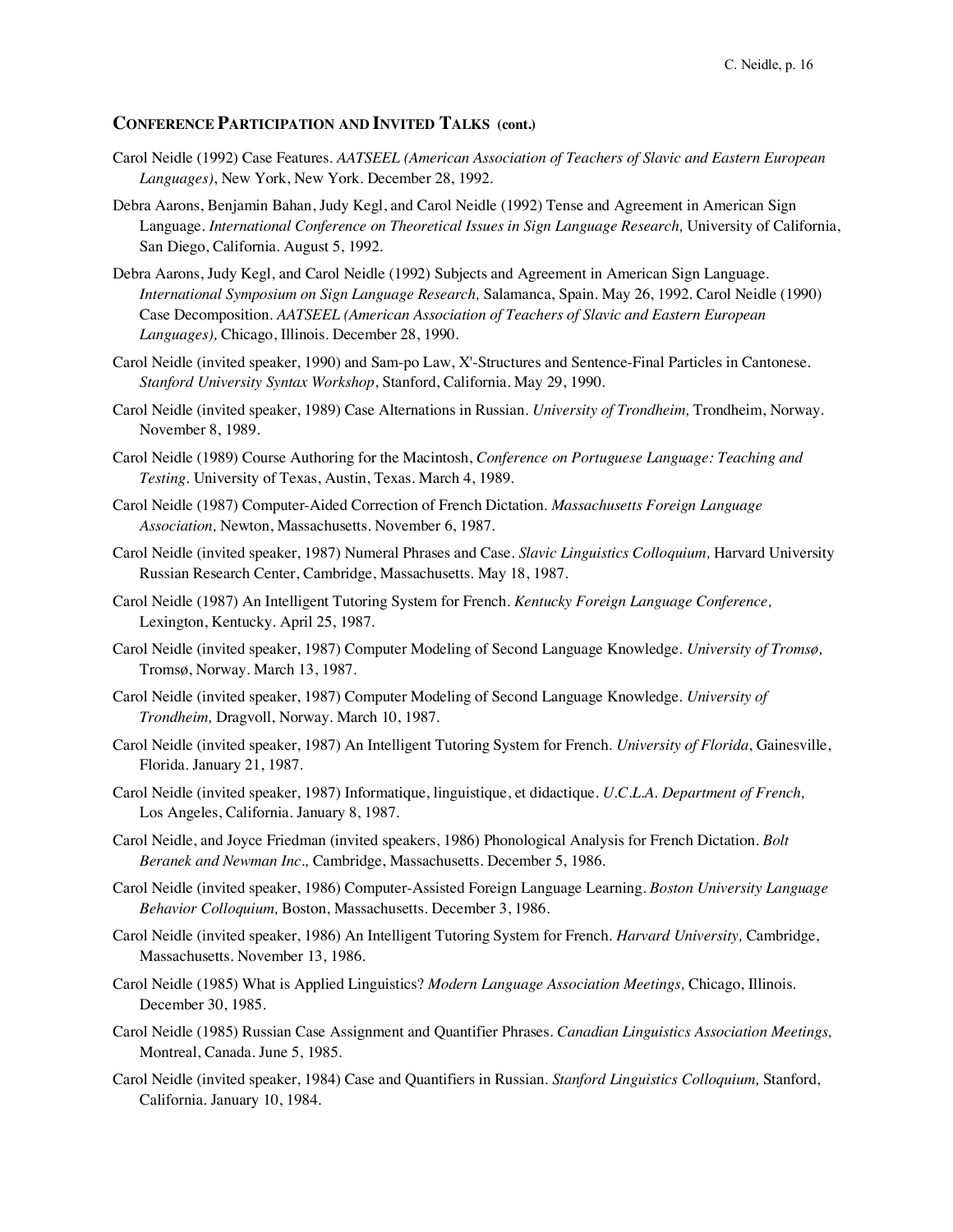Carol Neidle (1982) *There*, *il*, and the Genitive of Negation in Russian. *Linguistic Society of America,* San Diego, California. December 28, 1982.

## **GRANTS AND AWARDS**

- **2007/08 Templeton Prize for Excellence in Student Advising in the College of Arts and Sciences**, Boston University, November 12, 2008.
- Boston University College of Arts and Sciences **Award for outstanding teaching in the College Honors Program**, April 15, 2005.
- **Mellon Fellowship**, summer 1990 (for research at the Johns Hopkins University at the National Foreign Language Center, Washington, DC).
- Grant from **Xerox Palo Alto Research Center** Visiting Scholar position November 1989-May 1990
- Fellowship awarded by the **Norwegian Research Council** for Visiting Scholar position at the University of Trondheim (for work with the Trondheim Linguistic Lexicon Project, TROLL), Fall 1989.
- **Apple Computers**: Curriculum Development Grant (equipment grant awarded to the Department of Modern Foreign Languages and Literatures: six Macintosh SE Computers and a laser printer, for curriculum development – established MFLL Computer Center), 1988.

Boston University: **Humanities Society Fellowship**, 1984-1985.

## **National Science Foundation**

#### *Funded Research*

**Principal Investigator** on the following NSF grants (total of over \$ **5.5 million** to Boston University):

- **1.** NSF grant #**1763486**, C. Neidle, PI (\$300,023), in collaboration with Rutgers University (D. Metaxas, PI, \$689,999**)** and RIT (M. Huenerfauth, PI, \$209,896) **CHS: Medium: Collaborative Research: Scalable Integration of Data-driven and Model-based Methods for Large Vocabulary Sign Recognition and Search**. 2018-2021.
- **2.** NSF grant #**1748016,** C. Neidle, PI (\$18,001), in collaboration with Rutgers University (D. Metaxas, PI, \$54,999**) EAGER: Collaborative Research: Data Visualizations for Linguistically Annotated, Publicly Shared, Video Corpora for American Sign Language (ASL).** 2017-2018.
- **3.** NSF grant #**CNS-0964385**, C. Neidle, PI, S. Sclaroff, co-PI (\$368,205), in collaboration with Rutgers University (D. Metaxas, PI, \$97,908), Gallaudet University (B. Bahan, PI, C. Vogler, co-PI, \$92,257), and the University of Texas Arlington (V. Athitsos, PI, \$66,630). **Collaborative Research: CI-ADDO-EN: Development of Publicly Available, Easily Searchable, Linguistically Analyzed, Video Corpora for Sign Language and Gesture Research.** 2011-2017.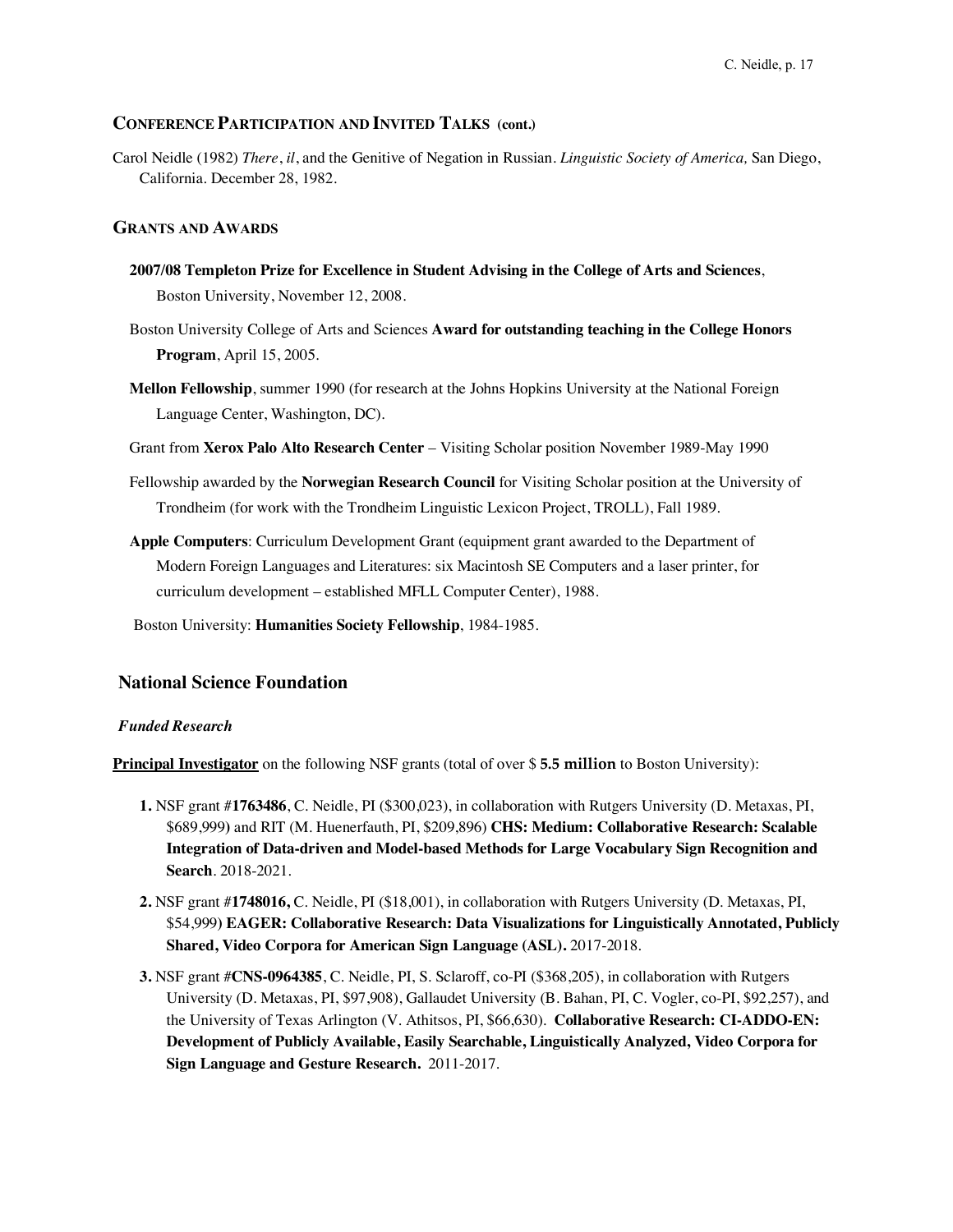## **GRANTS AND AWARDS (cont.)**

- **4.** NSF grant #**IIS-1065013**, C. Neidle, PI **(\$385,957**), in collaboration with Rutgers University (D. Metaxas, PI, \$469,996), and Queens College, CUNY (M. Huenerfauth, PI, \$338,005). **HCC: Collaborative Research: Medium: Generating Accurate, Understandable Sign Language Animations Based on Analysis of Human Signing**. 2011-2016.
- **5.** NSF grant #**IIS-0964385***,* C. Neidle, PI (**\$469,000.00**), in collaboration with Rutgers University (D. Metaxas, PI, \$739,000). **III: Medium: Collaborative Research: Linguistically Based ASL Sign Recognition as a Structured Multivariate Learning Problem.** Includes REU Supplement: **\$8,000** (for 2011-14, provided funding for student from Gallaudet for summer 2011: B. Painter, plus BU undergraduates T. Sampson and I. Oliver). 2010-2014.
- **6.** NSF grant **#CNS-04279883**, C. Neidle, PI; S. Sclaroff, co-PI; Boston University (**\$70,000**), in collaboration with Rutgers University (D. Metaxas, PI) and University of Texas, Arlington (V. Athitsos, PI). **Collaborative Research: II-EN: Development of Publicly Available, Easily Searchable, Linguistically Analyzed, Video Corpora for Sign Language and Gesture Research.** 2010-2011.
- **7.** NSF grant **#CNS-04279883**, C. Neidle, PI, Boston University (**\$500,000**), in collaboration with Rutgers University (D. Metaxas, PI; Ahmed Elgammal and Vladimir Pavlovic, co-PI's, \$849,817) and Gallaudet University (C. Vogler, PI, \$249,998). **COLLABORATIVE RESEARCH: ITR [ASE+ECS]-[dmc+int] DDDAS Advances in Recognition and Interpretation of Human Motion: An Integrated Approach to ASL Recognition** 2004-2009. Plus REU Supplement: **\$6,000** (for 2008-09; funded P. Nichols and S. Li). 2004-2009.
- **8.** NSF grant **#IIS-0329009**, C. Neidle, P.I.; M. Betke, G. Kollios, and S. Sclaroff, co-PIs: **Pattern Discovery in .Signed Languages and Gestural Communication** (\$**749,999**). Plus REU Supplement: **\$12,000** (funded undergraduate, B. Waber, summer of 2005). 2003-2007.
- **9.** NSF grant **#IIS-9912573**, C. Neidle, P.I.; S. Sclaroff, co-PI: **Essential Tools for Computational Research on Visual-Gestural Language Data** (\$**682,602**). Plus REU Supplement: **\$5,000** (funded Deaf undergraduate, M. Schlang, summer of 2002). 2003-2007
- **10.** NSF grant **#EIA-9528985**, C. Neidle, PI and S. Sclaroff, co-PI, at Boston University (\$**650,000**), in collaboration with D. Metaxas, PI, N. Badler and M. Liberman, co-PIs, at the University of Pennsylvania (#EIA-9809209, \$650,000): **National Center for Sign Language and Gesture Resources**. 1998-2003
- **11.** NSF **#SBR-9729010** (C. Neidle, PI, \$**210,000**, Boston University) and #SBR-9729065; (J. Kegl, co-PI, \$140,000, University of Southern Maine), renewal of **The Architecture of Functional Categories in American Sign Language**. Plus REU Supplement: **\$5,000** (funded undergraduate, E. Hruby, summer of 2000). 1998-2002
- **12.** NSF grant #IRI/IIS-9528985, Carol Neidle, PI: **SignStream: A Multimedia Tool for Language Research,** (\$**748,199**). 1995-1999.
- **13.** NSF grant #SBR-9410562, Carol Neidle, PI, and Judy Kegl, Co-PI: **The Architecture of Functional Categories in American Sign Language** (\$**350,000**). Plus REU Supplement: **\$5,000** (funded Deaf undergraduate, B. Eger, summer of 1995). 1994-1997.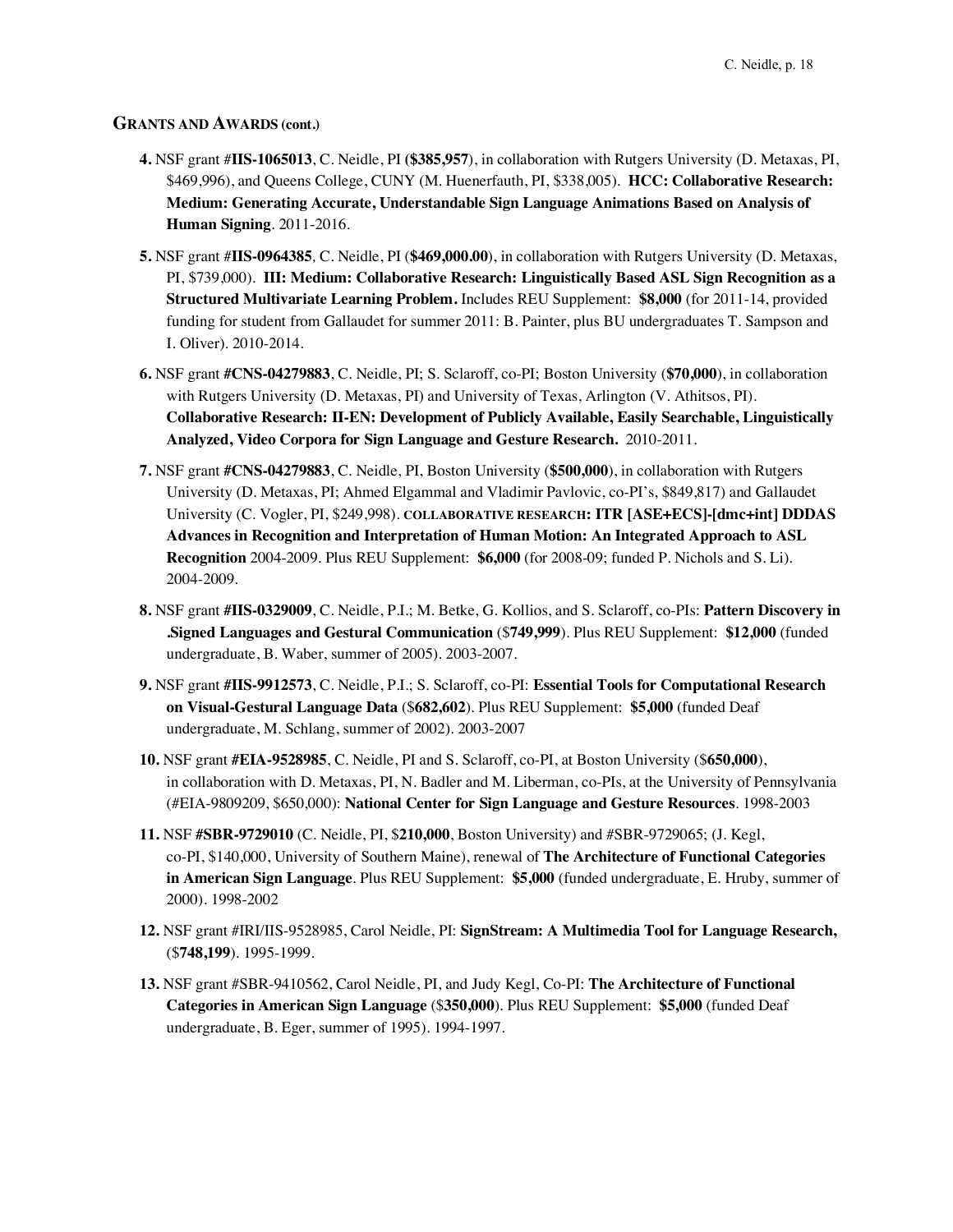# **GRANTS AND AWARDS (cont.)**

**Principal Investigator** on BU subcontract to Rutgers University (\$**213,342** to BU) for NSF grant:

1. **NSF Convergence Accelerator [Phase I]--Track D: Data & AI Methods for Modeling Facial Expressions in Language with Applications to Privacy for the Deaf, ASL Education & Linguistic Research.** [PIs at Rutgers: D. Metaxas, M. D'Imperio; PI on RIT subcontract: Matt Huenerfauth] Total award \$960,000.

**Co-Principal Investigator** on the following grants (total of over **\$ 1.5 million** to BU):

- 1. NSF grant #**CNS-0855065,** S. Sclaroff, PI; M. Betke and C. Neidle, co-PI's, Boston University **(\$591,445)**. **II-EN: Infrastructure for Gesture Interface Research Outside the Lab**. 2009-2013.
- 2. NSF grant **#IIS-0705749**, S. Sclaroff, PI; C. Neidle, co-PI, Boston University **(\$927,984). HCC: Large Lexicon Gesture Representation, Recognition, and Retrieval.**  (Includes \$12,000 REU supplement, supporting: E. Cornelius, J. Suen, S. Li, J. DiMarco, C. Papera, A. Kraminitz, C. Pacelli, D. Riggle) 2007-2011.

### *Participation in other grants:*

1. Senior personnel, **WIN: Women in Networks, Building Community and Gaining Voice** (NSF; Deborah Belle, PI), 2008-2012. [carrying out analyses of demographic and other data and writing a final 108-page report on the benchmark data]

## **UNIVERSITY SERVICE**

Boston University, Linguistics Department (established 7/1/18):

*Department Chair* (2018-2020)

*Member*, Search Committee for ASTP of Computational Linguistics (2019-20)

*Member*, Search Committee for ASTP of Phonology (2018-19)

Boston University, Linguistics Program (established 7/1/15):

*Program Director* (2015-2018)

*Chair,* Search Committee for ASTP of Phonology (fall 2017 [search cancelled])

*Chair*, Search Committee for ASTP of Semantics (2016-17)

Boston University, Department of Modern Foreign Languages and Literatures/Romance Studies:

*Director of Undergraduate Studies* (2009-10, 2010-11) *Linguistics Section Head* (1985-2015) *Chair,* Search Committee for ASTP of Phonology (1996-1997, 2001-2002) *Chair*, Search Committee for ASTP of Semantics (2004-2005, 2008-2009) *Chair,* Search Committee for VASTP of Syntax (2013-14) *Chair*, Search Committee for ASTP of Morphology (2009-2010, 2013-14) *Chair,* Search Committee for ASTP of Language Acquisition (1988-1989, 1993-1995, 1999-2000, 2013-14)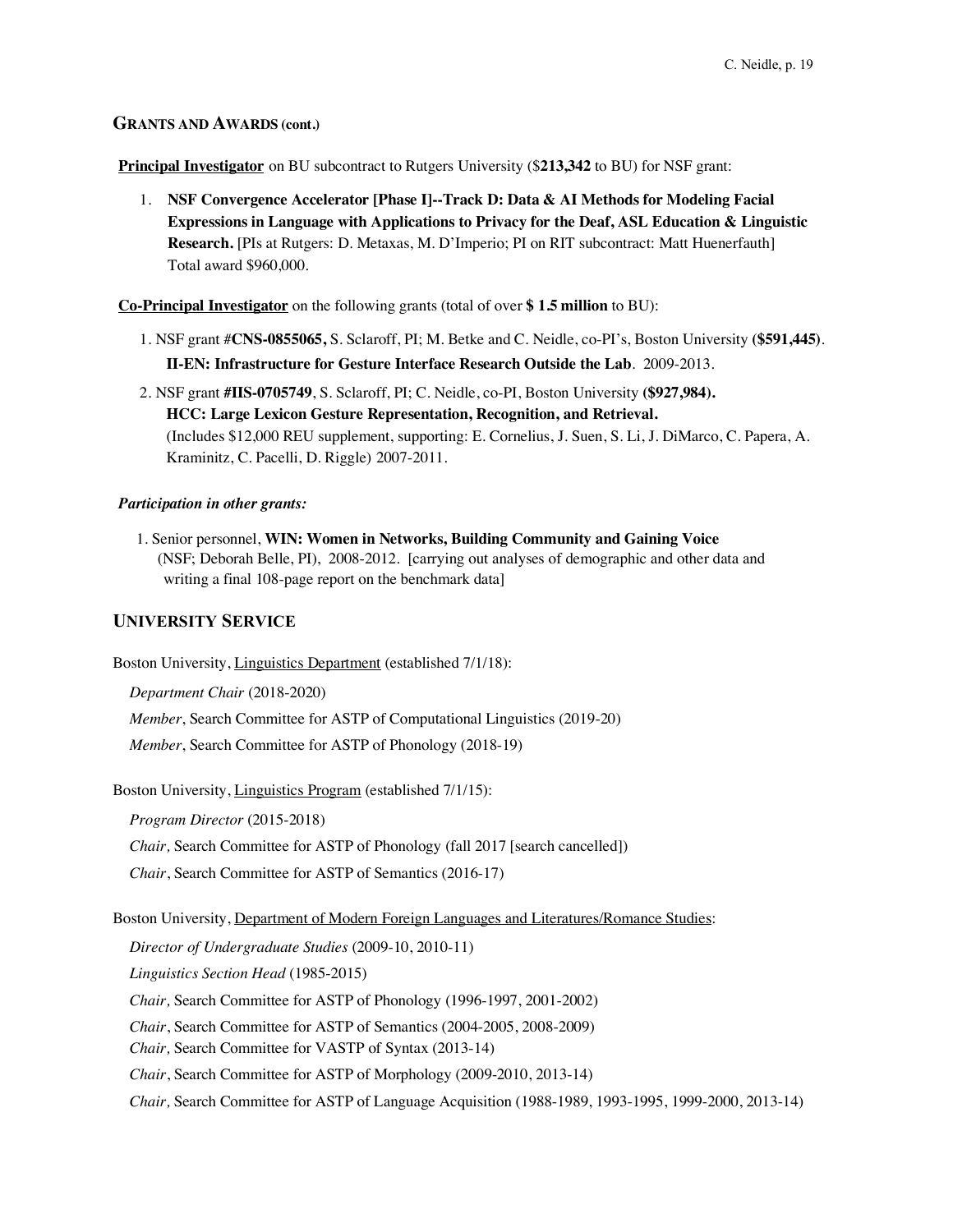## **UNIVERSITY SERVICE (cont.)**

*Chair,* Search Committee for ASTP of Language Acquisition (2010) [search cancelled]

*Chair,* Search Committee for VASTP of Phonology (1999-2000, 2000-2001, 2008-2009)

*Chair,* Search Committee for VASTP of Semantics (2003-2004, 2006-07)

*Chair,* Search Committee for VASTP of Language Acquisition and Syntactic Theory (1998-1999)

*Chair*, Search Committee for ASTP of Spanish Linguistics (1986-1988)

*Chair,* Search Committee for Linguistics lecturers (1984-present; lecturers hired included: A. Henry, J. Kim,

M. Kissock, P. Lesourd, M. Luján, D. MacLaughlin, V. Manfredi, L. Matthewson, I. Mel'chuk, S. Minkoff, I. Paul, W. Philip, K. Plaster, C. Reiss, A. Vainikka)

*Member*, Search Committee for ASTP of Philosophy (2008-09, fall 2016)

*Member,* Search Committee for ASTP of Spanish and Linguistics (2010) [search cancelled]

*Member*, Search Committee for French Preceptors (1985-1986, 1990-1991)

*Member*, Search Committee for French Medievalist (1985-1986)

*Member*, Search Committee for ASTP of African Linguistics (1983-1985)

*Interviewer*, Search Committee for ASTP of African Linguistics (1989-1990)

*Interviewer*, Search for MFLL Grants Administrator (2006-2007)

*Interviewer*, Search for MFLL Administrative Assistant (summer 2003)

*Interviewer*, Search for MFLL Administrator (2002-2003)

*Chair,* Computer Committee (1983-1989)

*Technology Coordinator* (2002-2006)

*Member*, MFLL Executive Committee (2002-2006, 2007-2008, 2008-09, 2009-10)

Special projects 2002-2003: Overhaul of telephone system; assistance with budget oversight; administration of MFLL course waiting list for students; assistance with enrollment projections.

*Member*, Academic Policy Committee (1983-1984, 1985-1986, 1987-1989)

*Member*, Curriculum Committee (1983-1984, 1986-1987, 1988-1996, 1997-2001, 2002-2003, fall 2003, 2003- *2005*, 2013-14, 2014-15)

*Member* (elected), Merit Committee (2005-2006, 2007-08)

*Member*, Committee on Linguistics (1983-1984)

*Member*/*Chair* of Linguistics Library Committee (1984-present)

*Member*, Ad-Hoc Evaluations Committee (1982-1983)

*Member*, Evaluation Team (1983-1984, 1985-1986)

*Member*, Ad-Hoc Committee on the Emeriti Lounge (1986-1987)

*Founding member,* Ad-Hoc Committee on departmental working conditions, salary, and governance (2001-2002)

Boston University, College of Liberal Arts / Graduate School:

*Chair,* Search Committee for Chairman of MFLL (1987-1988)

*Member*, Task Force on Undergraduate Advising; Convener, Technology Subcommittee (2009-2010)

*Member*, Presidential University Graduate Fellowship Committee (1990-1993)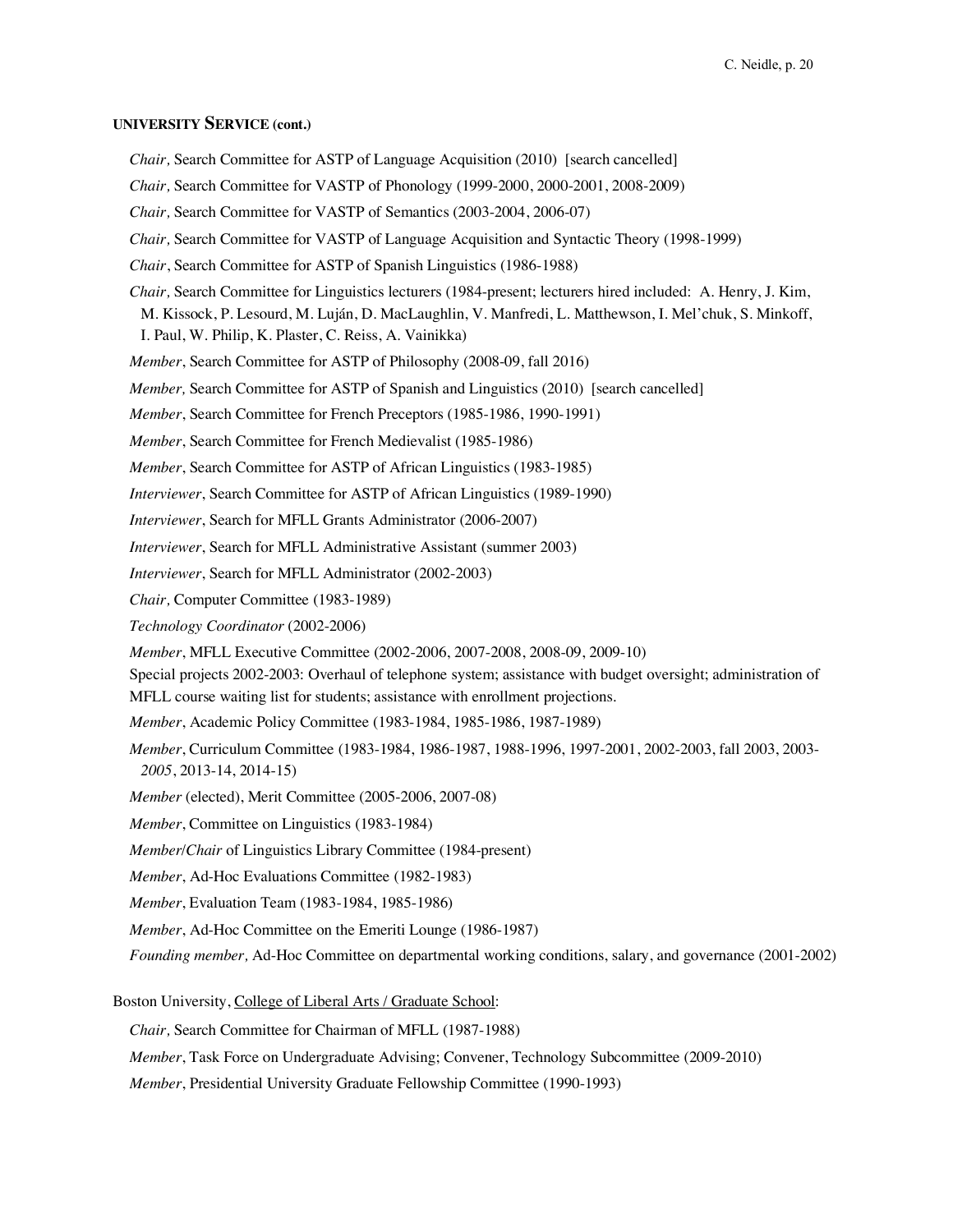# **UNIVERSITY SERVICE (cont.)**

*Member*, Academic Conduct Committee (1988-1989)

- *Faculty Advisor* for Linguistics Honors Programs, Dept. of Romance Studies (2012-13, 2013-14, 2014-15)
- *Faculty Advisor* for Boston University undergraduate Linguistics Association (1993-1996, 2000-2003, 2005- 2008, 2013-14, 2014-15, co-advisor in fall 2015)

*Member*, Committee on Linguistics (1982-1989)

*Member*, Interview Team for hiring UNIX sysadmin (2001-2002)

### **Boston University:**

- *Member*, Information Security & Business Continuity technology governance committee (and the Data Protection Standards Working Group) (March - May, 2011)
- *Member*, Council for Faculty Diversity and Inclusion (2006-2008) *Convener*, Subcommittee on Leadership and University Governance; and Member, Salary Subcommittee (2006-2008)
- *Member*, Advisory Board, WISE Women in Science and Engineering (2006-2012); Member, WISE (2004- )

*Chair,* University Council Committee on Scholarly Activities and Libraries (and Faculty Council Committee on Research Activities, Libraries, and Support Services) (2012-2013)

*Chair,* Faculty Council Committee on Equity and Inclusion (2004-2006)

*Chair,* Faculty Council Committee on Compensation (1992-1994)

*Member*, Faculty Council Executive Committee (1992-1994, 2004-2006, 2012-13)

*Member*, Faculty Council Committee on Libraries, Research, and Support Services (2004-2005)

*Chair*, Subcommittee on Libraries

*Member*, Faculty Council Committee on Academic Freedom (1992-1996)

*Member*, Review Panel for Instructional Technology Grant Program (1998-1999)

*Member*, Search Committee for Expert in Literacy, School of Education (1988-1989)

*Member*, Appointment, Promotion, and Tenure Committee (1987-1988, 1988-1989, 1990-1991)

## **COMPUTER WORK**

Hiring and supervisory responsibilities for MFLL computer operations, training, and support for UNIX (1989-2004, with support from IT starting in 2003) and MacOS (1989-1999) systems.

Operation of MFLL and UNIX systems and user training and support (1988-1989).

Creation of MFLL Computing Center and oversight of equipment and software purchases (1988). Operation of MFLL Vax 730 and user support (1984-1987).

Operator of the Linguistics Information on bu-pub/Gopher Server 1990-1994.

## **PROFESSIONAL SERVICE**

#### *Professional Associations*

*Chair* (2013-14) and Member (2011-2013)—by invitation of the LSA Executive Committee—of the Linguistic Society of America Audit Committee.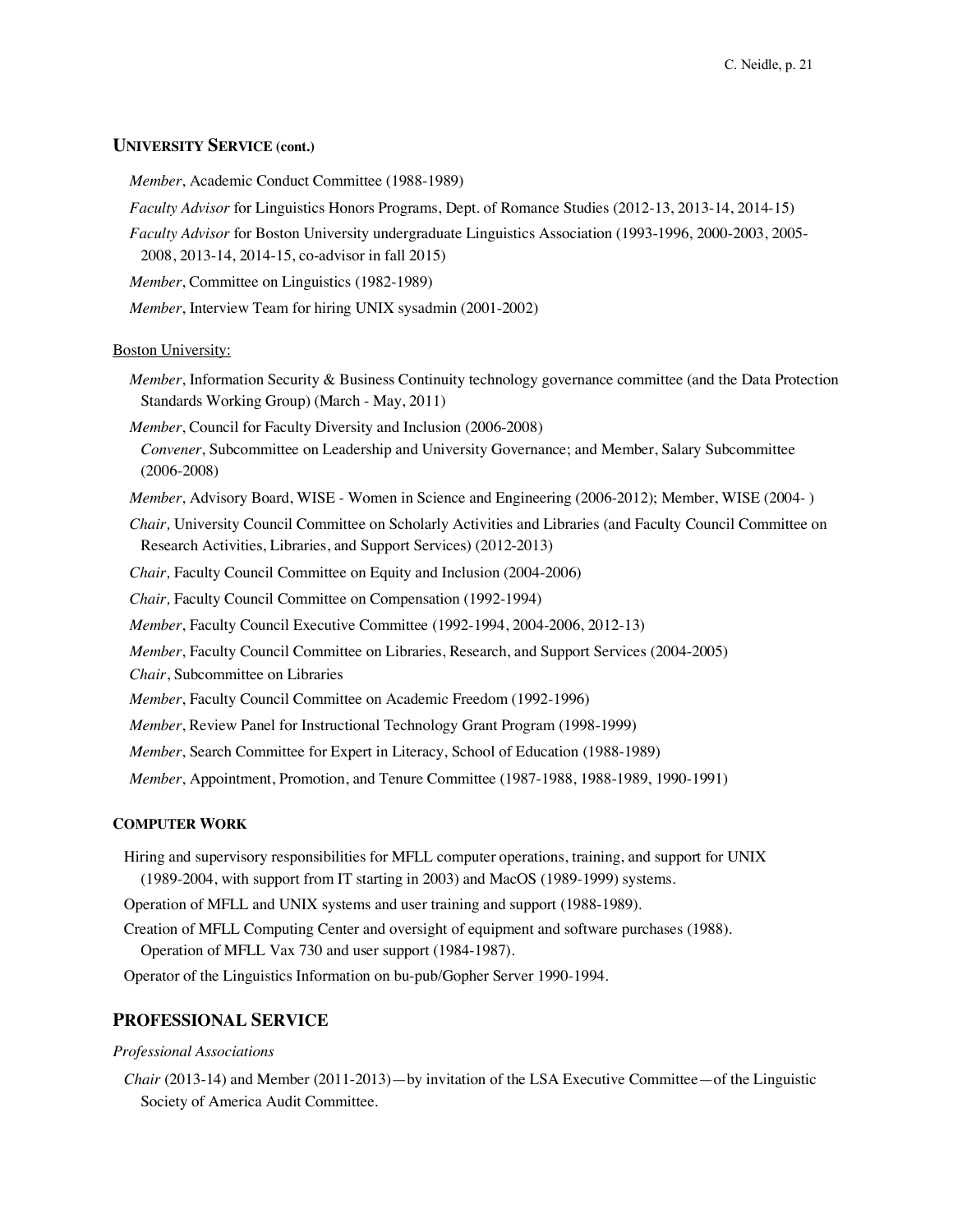### **PROFESSIONAL SERVICE (cont.)**

- Member, Advisory Committee on Linguistics Programs, Linguistic Society of America, two terms (1992-1995, 1995-1998).
- Inaugural Member, Modern Language Association's Committee on Computers and Emerging Technologies in Teaching and Research (1989-1992).

### *Reviewing for funding agencies, journals, and publishers*

- Proposal Reviewer (Linguistics) and Panel Member (including CHS, CHS small, HCC, HCI, UA, ITR, and CAREER) for National Science Foundation, 1996-present.
- Proposal Reviewer for numerous other funding agencies (including, in recent years, Foundation for Polish Science, Netherlands Organization for Scientific Research (NWO); Economic and Social Research Council (ERC), UK; Association canadienne-française pour l'avancement des sciences; U.S. Civilian Research and Development Foundation (U.S. Department of State)).
- Reviewer for various journals (including *Canadian Journal of Linguistics, Emerging Technologies for Deaf Accessibility in the Information Society, Foundation for Polish Science, International Journal of Semantic Computing, Interpreting, Journal of Linguistics, Language, Lingua, Linguistic Inquiry, Natural Language and Linguistic Theory, TAL* (the journal of the French association for Computational Linguistics), *Universal Access in the Information Society)*.
- Reviewer of books and monographs for many publishers (including Cambridge University Press, Elsevier, Kluwer Academic Publishers, McGraw-Hill, Mouton DeGruyter, Oxford University Press, and Thomson).

Contributor for the *Chicago Manual of Style* (section on sign language transcription), Chicago University Press.

#### *Conferences*

- *Chair*, Local Arrangements Committee for the Linguistic Society of America Meeting, January 2004.
- Member, Organizing Committee, Linguistic Society of America Meeting, January 1994.
- Faculty adviser for the Boston University Conferences on Language Development, 1988-1994.
- Co-organizer of the Fifteenth Annual Linguistics Symposium on Romance Languages, Boston University, Boston, Massachusetts, March 7-9, 1985.Organizer of colloquia and occasional lectures at Boston University (some sponsored by the Geddes Lecture Series), 2002-present
- Member, Program Committee for LREC (a conference held every two years, sponsored by the European Language Resources Association) – for many years and continuing.
- Reviewer of abstracts and manuscripts for various conferences (including the Boston University Conference on Language Development (BUCLD), CVPR annual workshops on gesture recognition, ECCV workshop on Human-centric Visual Computing in Interactive Environments, ECCV ChaLearn Multimodal Gesture Recognition, Eastern States Conference on Linguistics (ESCoL), Formal and Experimental Advances in Sign language Theory (Venice FEAST), Formal Linguistics Society of Mid-America (FLSM), International Conference on Universal Access in Human-Computer Interaction, International Symposium on Sign Language Translation and Avatar Technology, International Workshop on Cues in Communication, International Workshop on Human Language Technology, Language Resources and Evaluation (LREC) Workshop on the Representation and Processing of Sign Languages, Linguistic Society of America (LSA), North East Linguistic Society (NELS), Speech Prosody, Theoretical Issues in Sign Language Research (TISLR), Formal and Experimental Advance in Sign Language Theory (FEAST), West Coast Conference on Formal Linguistics (WCCFL)).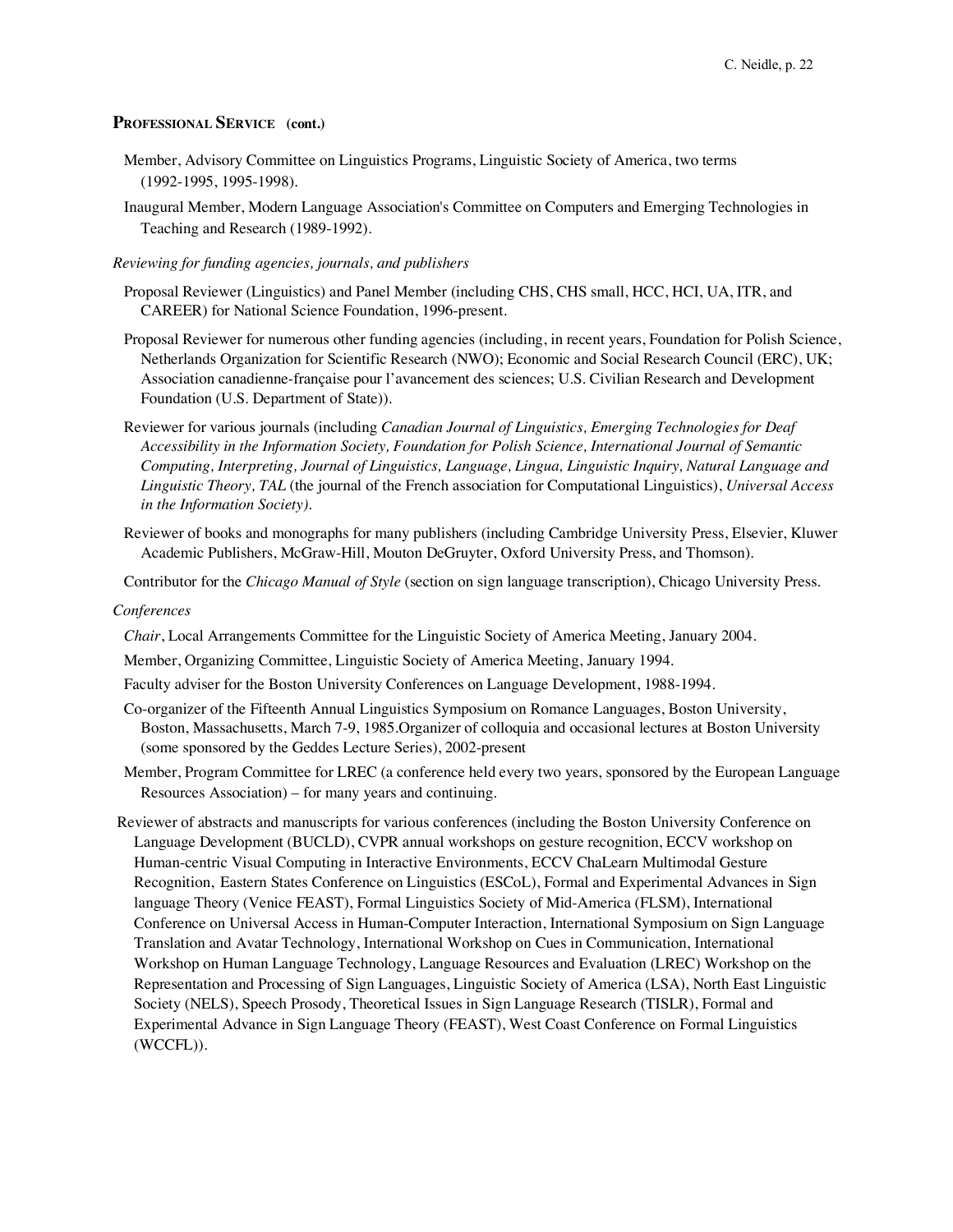## **PROFESSIONAL SERVICE (cont.)**

#### *Other*

Member, Advisory Panel, NSF-funded Science of Learning Center on Visual Language and Visual Learning, Gallaudet University (2006-2008)

Member, Honors Examining Committee for Linguistics, Swarthmore College, May 2001

#### **Ph.D. DISSERTATION ADVISING**

#### *first reader* at Boston University

- **Debra Aarons**, Ph.D. thesis, 1994, *Aspects of the Syntax of American Sign Language.*
- Current position: Senior Lecturer, Linguistics Department, University of New South Wales, Sydney, Australia.
- Previously, she held a tenured position as Associate Professor at the University of Stellenbosch, South Africa, where she founded the first academic program on South African Sign Language in the country.
- **Benjamin Bahan**, Ph.D. thesis, 1996, *Non-manual Realization of Agreement in American Sign Language.*
- Current position: Full Professor, Department of ASL and Deaf Studies, Gallaudet University; and Vice-President, Dawn Sign Press, San Diego, CA. http://www.gallaudet.edu/x2354.xml
- Previously: Hired in 1996 as Associate Professor and Chair, Department of Deaf Studies; has also served as the Chair of the more recently created Department of ASL and Deaf Studies and Director of the graduate programs in Deaf Studies at Gallaudet. Honored as *Distinguished Faculty Member of the Year* at Gallaudet in 2001.
- **Dalia Cahana-Amitay**, Ph.D. thesis, 1996, *Syntactic Aspects of the Production of Verbal Inflection in Aphasia.*
- Recent position: Research Assistant Professor of Neurology, BU School of Medicine and the Aphasia Research Center at the Boston VA Hospital.

Previous position: Assistant Professor, Department of English, Beit Berl Academic College, Kfar Sabba, Israel

- **Sam-po Law**, Ph.D. thesis, 1990, *The Syntax and Phonology of Cantonese Sentence-Final Particles.*
- Current position: Professor (and former Head of Division), Speech and Hearing Sciences, Faculty of Education, University of Hong Kong. http://www0.hku.hk/speech/spl-1.htm. Specialization: Chinese Aphasiology; Chinese Language Processing.
- Previously: postdoctoral researcher in neurolinguistics at Johns Hopkins. Specialization: Assessment and treatment of reading and writing disorders after stroke in Chinese speakers.
- **Dawn MacLaughlin**, Ph.D. thesis, 1997, *The Structure of Determiner Phrases: Evidence from American Sign Language.*

Current position: Consultant.

Hired in 1999-2000 as Visiting Assistant Professor in the Department of Linguistics at McGill University, Montreal, Canada. Served at BU as VASTP of Linguistics in 1998-1999.

*Second reader* for Boston University Department of Computer Science

**Ashwin Thangali,** Ph.D. thesis, 2013, *A Probabilistic Framework to Exploit Phonological Constraints for Handshape Inference in American Sign Language Video.*

Current position: On staff at Vecna.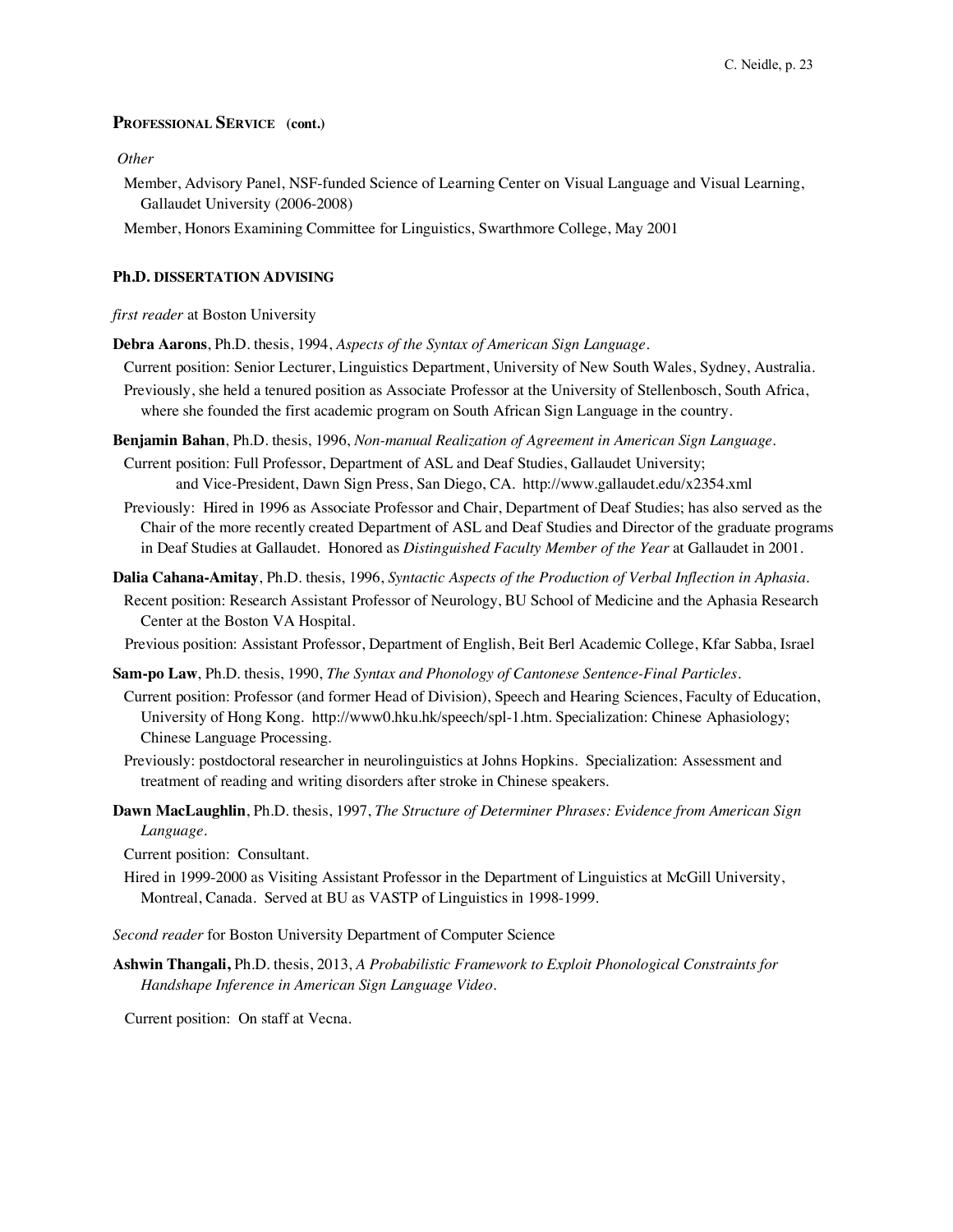### **Ph.D. DISSERTATION ADVISING (cont.)**

#### *External service:*

- **Christian Vogler**, University of Pennsylvania Ph.D. thesis in Computer Science, 2003, *American Sign Language Recognition: Reducing the Complexity of the Task with Phoneme-Based Modeling and Parallel Hidden Markov Models.* [External reader]
	- Current position: Professor (with tenure) and Director, Technology Access Program, Department of Communication Studies, Gallaudet University. https://my.gallaudet.edu/christian-vogler
	- Recent position: Research Fellow in Computational Linguistics, Computer Vision, and Sign Languages at the Institute for Language and Speech Processing in Athens, Greece.
- **Matt Huenerfauth**, University of Pennsylvania, Ph.D. thesis in Computer Science, 2006, *Generating American Sign Language Classifier Predicates for English-to-ASL Machine Translation.* [External reader]
	- Current position: Professor and Director School of Information, Golisano College of Computer and Information Sciences, the Rochester Institute of Technology. http://huenerfauth.ist.rit.edu
	- Recognized in 2017 by the ACM (Association of Computing Machinery) as a "Distinguished Member and Pioneering Innovator Advancing the Digital Age"
	- Honored with RIT Trustee Scholarship Award for faculty research.
	- Recent position: Associate Professor in the Computer Science department at the City University of New York (CUNY), Queens College. (Also Associate Dean, Division of Math & Natural Sciences, Queens College and Acting director of the masters program and doctoral certificate program in Computational Linguistics at CUNY Graduate Center; general chair for the ACM SIGACCESS Conference on Computers and Accessibility (ASSETS-2012); and associate editor of the *ACM Transactions on Accessible Computing (TACCESS)* journal.)

# **M.A. SUPERVISION**

| Fran Conlin   | (September 2003) | "A Particle of Indefiniteness in American Sign Language" |
|---------------|------------------|----------------------------------------------------------|
| Quinn Duffy   | (September 2007) | "The ASL Perfect Formed by Preverbal FINISH"             |
| Judith Labath | (May 2000)       | "What's in Raised Eyebrows in American Sign Language?"   |
| Robert Lee    | (September 1996) | "Role Shift in ASL: A Syntactic look at Direct Speech"   |
| Deborah Perry | (May 2005)       | "The Use of Reduplication in ASL Plurals"                |

## **SUPERVISOR FOR PRACTICAL TRAINING**

| Ariel Gardner | (Spring 2013) | Undergraduate Senior (enrolled in Deaf Studies, BU School of Education) |
|---------------|---------------|-------------------------------------------------------------------------|
| Caitlin Coons | (Spring 2015) | Undergraduate Senior (enrolled in Deaf Studies, BU School of Education) |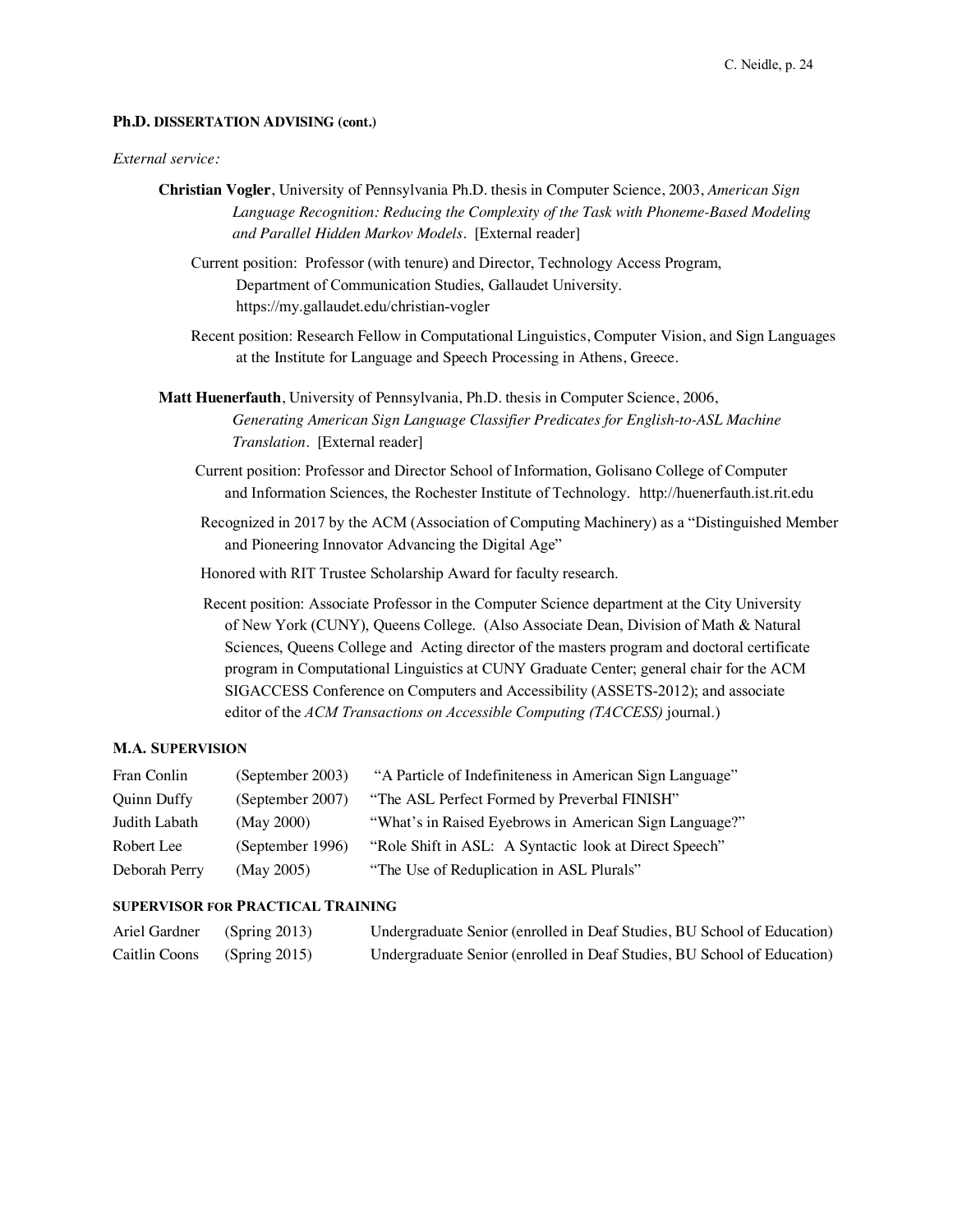### **CURRICULUM DEVELOPMENT**

New programs launched since September of 2018:

- Undergraduate joint major in Linguistics & African Languages
- MET Graduate Certificate in Linguistics
- GRS Graduate Certificate in Linguistics
- Undergraduate Major in Linguistics & Computer Science
- PhD in Linguistics

Other programs:

- Undergraduate minor in Linguistics; undergraduate major in Linguistics (1989-1990)
- Undergraduate joint majors in French/Spanish/Italian/Japanese & Linguistics
- Co-sponsor (with Prof. Juliet Floyd, Philosophy) of 2008 proposal for joint major in Linguistics and Philosophy (recently approved)
- Intercollegiate joint major in Linguistics & Speech and Hearing Science (developed collaboratively with faculty in SAR)
- MA in Linguistics
- BA/MA in Linguistics

Major revision of Linguistics Curriculum, 2015-16

#### New Courses:

| LX 250/253 Foundations of Language LF 500 French Phonetics |                            | LX 522 Syntax I  |
|------------------------------------------------------------|----------------------------|------------------|
| LF 101 French Reading I                                    | LF 502 French Syntax       | LX 523 Syntax II |
| LF 102 French Reading II                                   | LF 503 French Phonology    | LX 513 Phonology |
| LX 111 Language Learning                                   | LR 405 Russian Linguistics |                  |

### **COURSE COORDINATION**

- LF 112 2nd Semester French (1982-1984) LF 132 SFA Elementary French 2 (1982-1984) LF 123 Intensive Beginning French (1982-1984) LF 139 Review of First Year French (1983-1984)
- LF 211 3rd Semester French (1985-1986)

LF 212 4th Semester French (1985-1986; 1987-1988) LX 111 Language Learning (1987-1989, 1990-1991) LF 101, 102 French Reading (1986-1987; 1987-1989) LS 101, 102 Spanish Reading (1987-1989